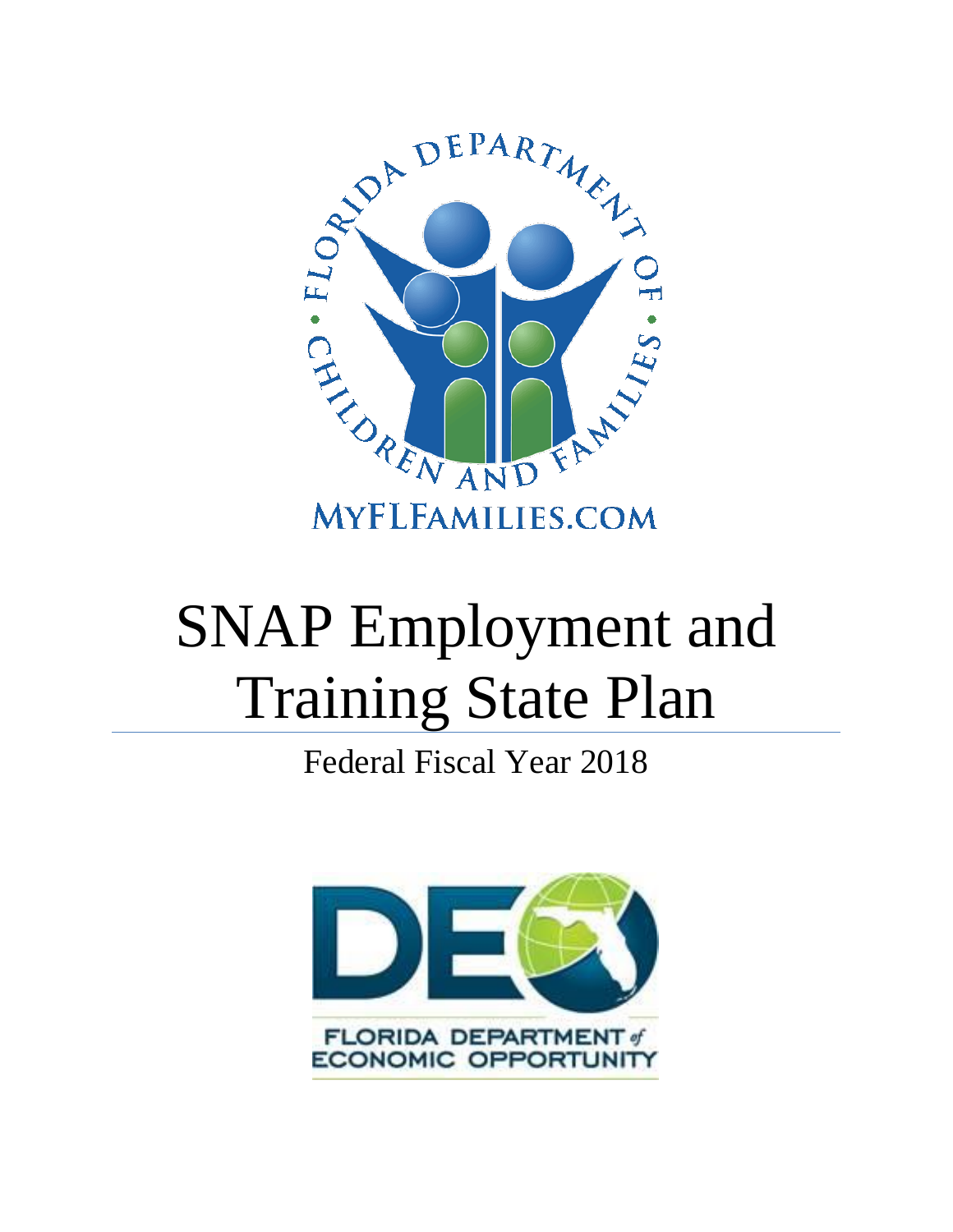# **Table of Contents**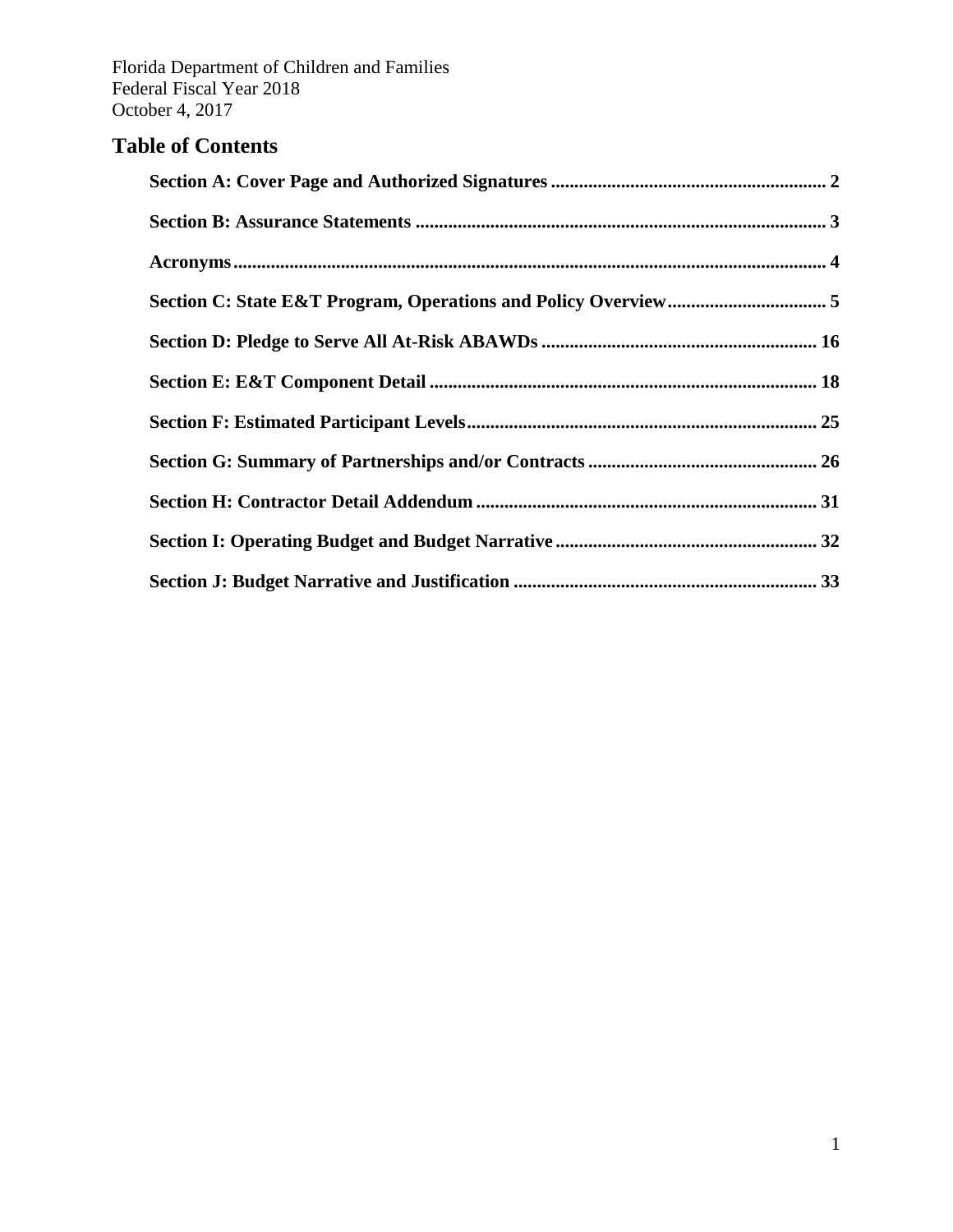#### **Section A: Cover Page and Authorized Signatures**

State: Florida **State Agency: Department of Children and Families** Federal FY: 2018 Date: August 15, 2017

Primary Contacts: Complete the table with the name, title, phone and email address for those State agency personnel who should be contacted with questions about the E&T plan. Add additional rows if needed.

| <b>Name</b>         | <b>Title</b>   | <b>Phone</b>     | <b>Email</b>                        |
|---------------------|----------------|------------------|-------------------------------------|
| Tonyaleah           | Program        | $(850)$ 717-4142 | tonyaleah.veltkamp@myflfamilies.com |
| Veltkamp (DCF)      | Manager        |                  |                                     |
| <b>Susan Thomas</b> | Chief, Program | $(850)$ 717-4106 | susan.thomas@myflfamilies.com       |
| (DCF)               | Policy         |                  |                                     |
| <b>Trina Travis</b> | Administrator  | $(850)$ 245-7446 | trina.travis@deo.myflorida.com      |
| (DEO)               |                |                  |                                     |

**Certified By:** 

Jeri/Culley, Assistan) Secretary, **Economic Self Sufficiency** 

**Certified By:** 

Randy Pupo, Budget Analyst, **Budget Policy and Planning Unit** 

Date

08/10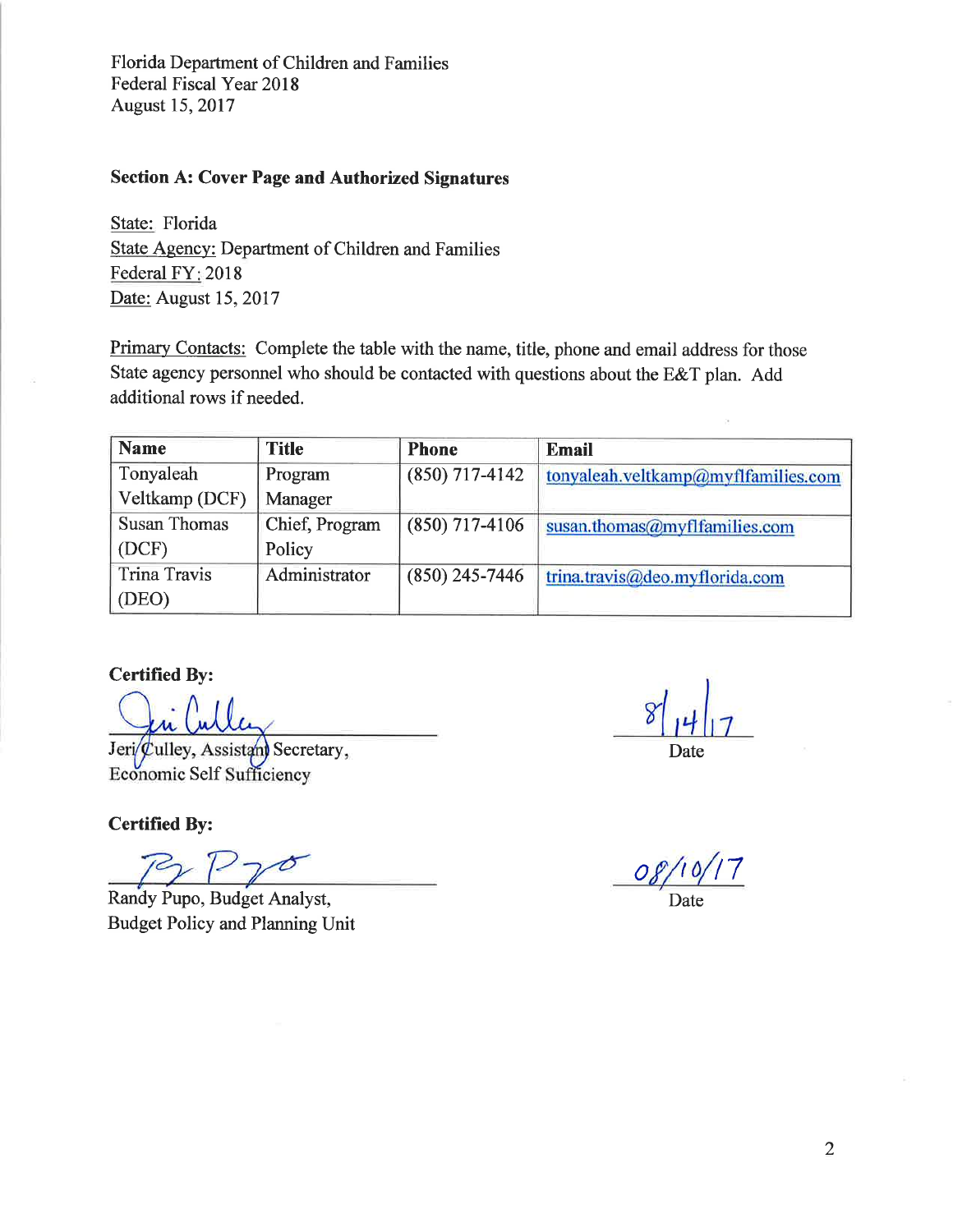| <b>Section B: Assurance Statements</b><br>Check box at right to indicate you have read and understand each statement.                                                                                                                                                                                                                                                                                                                   |                         |
|-----------------------------------------------------------------------------------------------------------------------------------------------------------------------------------------------------------------------------------------------------------------------------------------------------------------------------------------------------------------------------------------------------------------------------------------|-------------------------|
| I. The State agency is accountable for the content of the State E&T plan<br>and will provide oversight of any sub-grantees.                                                                                                                                                                                                                                                                                                             | ⊠                       |
| II. The State agency is fiscally responsible for E&T activities funded<br>under the plan and is liable for repayment of unallowable costs.                                                                                                                                                                                                                                                                                              | ⊠                       |
| III. State education costs will not be supplanted with Federal E&T funds.                                                                                                                                                                                                                                                                                                                                                               | $\boxtimes$             |
| IV. Cash or in-kind donations from other non-Federal sources have not<br>been claimed or used as a match or reimbursement under any other<br>Federal program.                                                                                                                                                                                                                                                                           | $\mathbf{\overline{X}}$ |
| V. If in-kind goods and services are part of the budget, only public in-kind<br>services are included. No private in-kind goods or services are claimed.                                                                                                                                                                                                                                                                                | $\mathbf x$             |
| VI. Documentation of State agency costs, payments, and donations for<br>approved E&T activities are maintained by the State agency and available<br>for USDA review and audit.                                                                                                                                                                                                                                                          | ⊠                       |
| VII. Contracts are procured through appropriate procedures governed by<br>State procurement regulations.                                                                                                                                                                                                                                                                                                                                | ⊠                       |
| VIII. Program activities are conducted in compliance with all applicable<br>Federal laws, rules, and regulations including Civil Rights and OMB<br>regulations governing cost issues.                                                                                                                                                                                                                                                   | ⊠                       |
| IX. E&T education activities directly enhance the employability of the<br>participants; there is a direct link between the education activities and job-<br>readiness.                                                                                                                                                                                                                                                                  | $\boxtimes$             |
| X. Program activities and expenses are reasonable and necessary to<br>accomplish the goals and objectives of SNAP E&T.                                                                                                                                                                                                                                                                                                                  | ∣×∣                     |
| XI. The E&T Program is implemented in a manner that is responsive to<br>the special needs of American Indians on Reservations. State shall:<br>consult on an ongoing basis about portions of State Plan which affect<br>them; submit for comment all portions of the State Plan that affect the<br>ITO; if appropriate and the extent practicable, include ITO suggestions in<br>State plan. (For States with Indian Reservations only) | $\boxtimes$             |

By signing on the cover page of this document, the State agency Director (or Commissioner) and financial representative certify that the above assurances are met.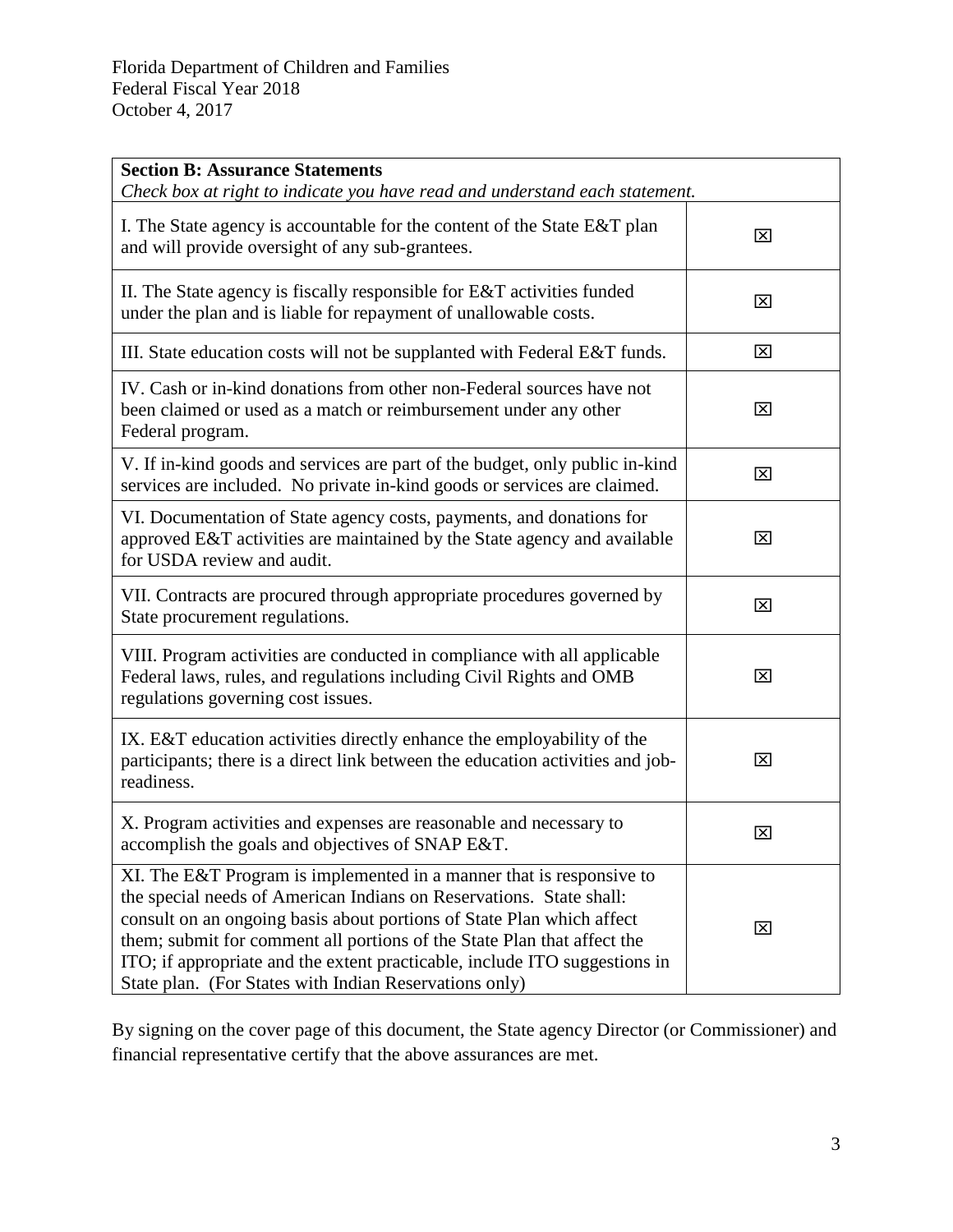## <span id="page-4-0"></span>**Acronyms**

Below is a list of common acronyms utilized within this plan:

| <b>ABAWD</b>   | Able-Bodied Adult without Dependents            |
|----------------|-------------------------------------------------|
| <b>CFR</b>     | Code of Federal Regulations                     |
| <b>DEO</b>     | Department of Economic Opportunity              |
| <b>DCF</b>     | Department of Children and Families             |
| <b>EBT</b>     | <b>Electronic Benefits Transfer</b>             |
| E&T            | <b>Employment and Training</b>                  |
| <b>ETPL</b>    | Eligible Training Provider List                 |
| <b>FFY</b>     | <b>Federal Fiscal Year</b>                      |
| <b>FLORIDA</b> | Florida Online Recipient Integrated Data Access |
| <b>FNS</b>     | Food and Nutrition Service                      |
| <b>FSR</b>     | Food Stamp Reimbursement                        |
| <b>LWDB</b>    | Local Workforce Development Board               |
| <b>SNAP</b>    | Supplemental Nutrition Assistance Program       |
| <b>TAA</b>     | <b>Trade Adjustment Assistance</b>              |
| <b>TANF</b>    | Temporary Assistance to Needy Families          |
| UI             | <b>Unemployment Insurance</b>                   |
| <b>OSST</b>    | <b>One-Stop Service Tracking</b>                |
| <b>USDA</b>    | United States Department of Agriculture         |
| <b>WIOA</b>    | Workforce Innovation and Opportunity Act        |
| <b>WP</b>      | Wagner-Peyser                                   |
| <b>WT</b>      | <b>Welfare Transition</b>                       |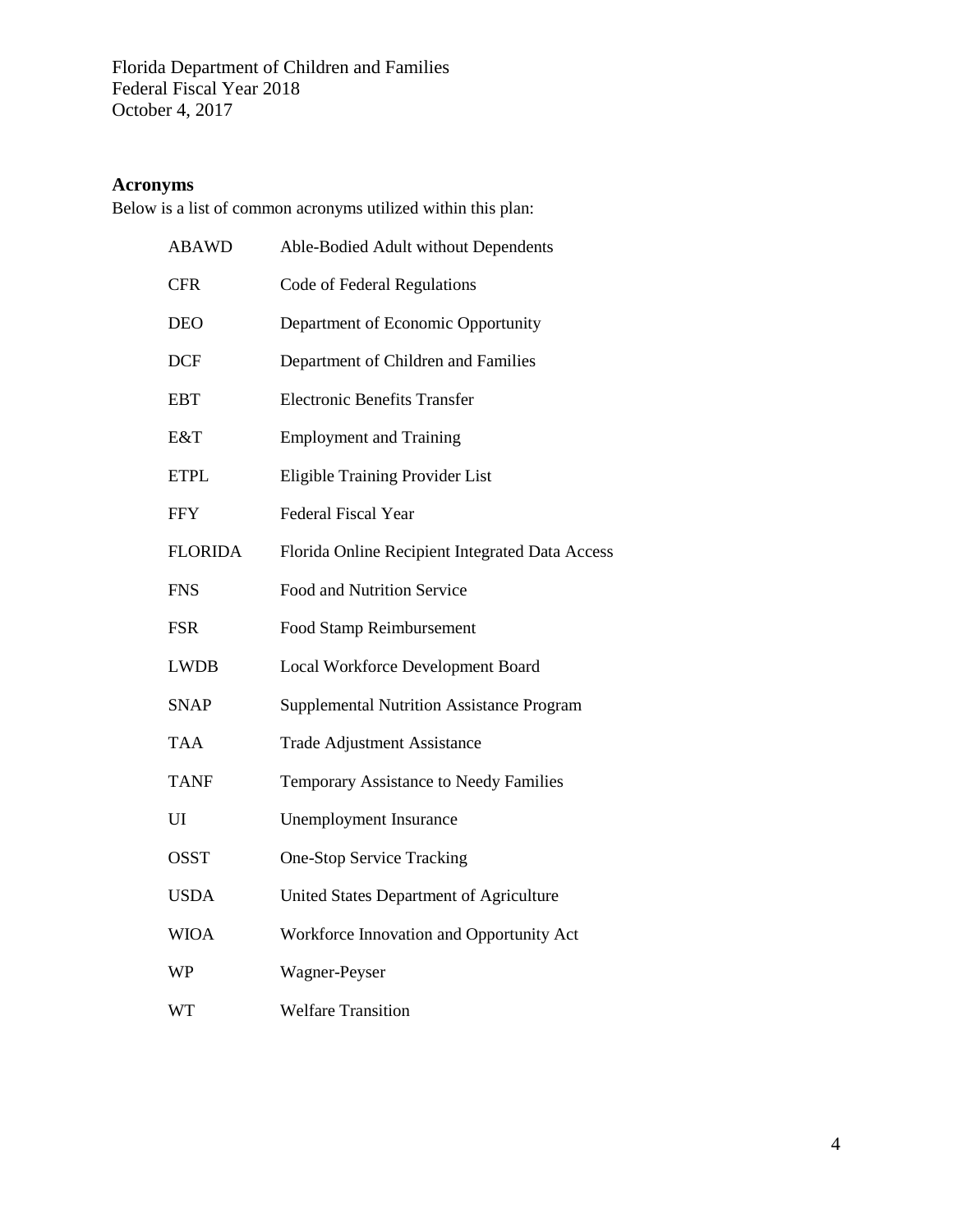<span id="page-5-0"></span>

| <b>Section C: State E&amp;T Program, Operations and Policy Overview</b>                                                                                                  |                                                                                                                                                                                                                                                                                                                                                                                                                                                                                                                                                                                                                                                                                                                                                                                                                                                                  |  |
|--------------------------------------------------------------------------------------------------------------------------------------------------------------------------|------------------------------------------------------------------------------------------------------------------------------------------------------------------------------------------------------------------------------------------------------------------------------------------------------------------------------------------------------------------------------------------------------------------------------------------------------------------------------------------------------------------------------------------------------------------------------------------------------------------------------------------------------------------------------------------------------------------------------------------------------------------------------------------------------------------------------------------------------------------|--|
| <b>I. Summary of the SNAP</b><br><b>E&amp;T</b> Program<br>Mission<br>$\bullet$<br>Scope of services<br>$\bullet$<br>Administrative<br>$\bullet$<br>structure of program | In Florida, the Supplemental Nutrition Assistance Program<br>(SNAP) Employment and Training (E&T) program is<br>administered by the Florida Department of Children and<br>Families (DCF). DCF works closely with the Florida<br>Department of Economic Opportunity (DEO) to ensure a<br>strong working relationship and communication between the<br>two agencies. The mission of DCF is to work in partnership<br>with local communities to protect the vulnerable, promote<br>strong and economically self-sufficient families, and advance<br>personal and family recovery and resiliency. DEO's mission<br>is to assist the Governor in advancing Florida's economy by<br>championing the state's economic development vision and by<br>administering state and federal programs and initiatives to help<br>visitors, citizens, businesses, and communities. |  |
|                                                                                                                                                                          | Beginning October 1, 2017, DCF will be the agency<br>responsible for administering the SNAP E&T program.<br>Previously, DCF had a waiver to allow the Department of<br>Economic Opportunity (DEO) to administer the SNAP E&T<br>DCF and DEO entered into an interagency<br>Program.<br>agreement to maintain the current service model. DCF, in<br>collaboration with DEO, are exploring opportunities to expand<br>the current SNAP E&T Program business model.                                                                                                                                                                                                                                                                                                                                                                                                 |  |
|                                                                                                                                                                          | Florida's SNAP E&T is a mandatory program designed to help<br>Able-bodied Adults without Dependents (ABAWDs) gain<br>skills, training, and/or work experience that will increase their<br>ability to move directly into employment. An ABAWD is an<br>individual who is between the ages of $18 - 49$ , does not have<br>dependents, and does not meet an exemption outlined in 7<br>Code of Federal Regulations (CFR) 273.7(b) or an ABAWD<br>exception outlined in $7$ CFR $273.24(c)$ . On January 1, 2016,<br>Florida's SNAP E&T program began offering services to<br>ABAWDs who are required to meet the work requirements in<br>order to maintain eligibility to receive food assistance.                                                                                                                                                                 |  |
|                                                                                                                                                                          | Florida is committed to ensuring workers, including<br>ABAWDs, in the state are skilled and able to not only obtain,<br>but retain employment while earning a self-sustaining wage.<br>For Federal fiscal year (FFY) 2018, Florida will continue to<br>offer SNAP E&T services to ABAWDs referred to the<br>program by DCF. SNAP E&T components that are available<br>to ABAWDs include job search and job search training, work<br>experience, education and vocational training, as well as                                                                                                                                                                                                                                                                                                                                                                    |  |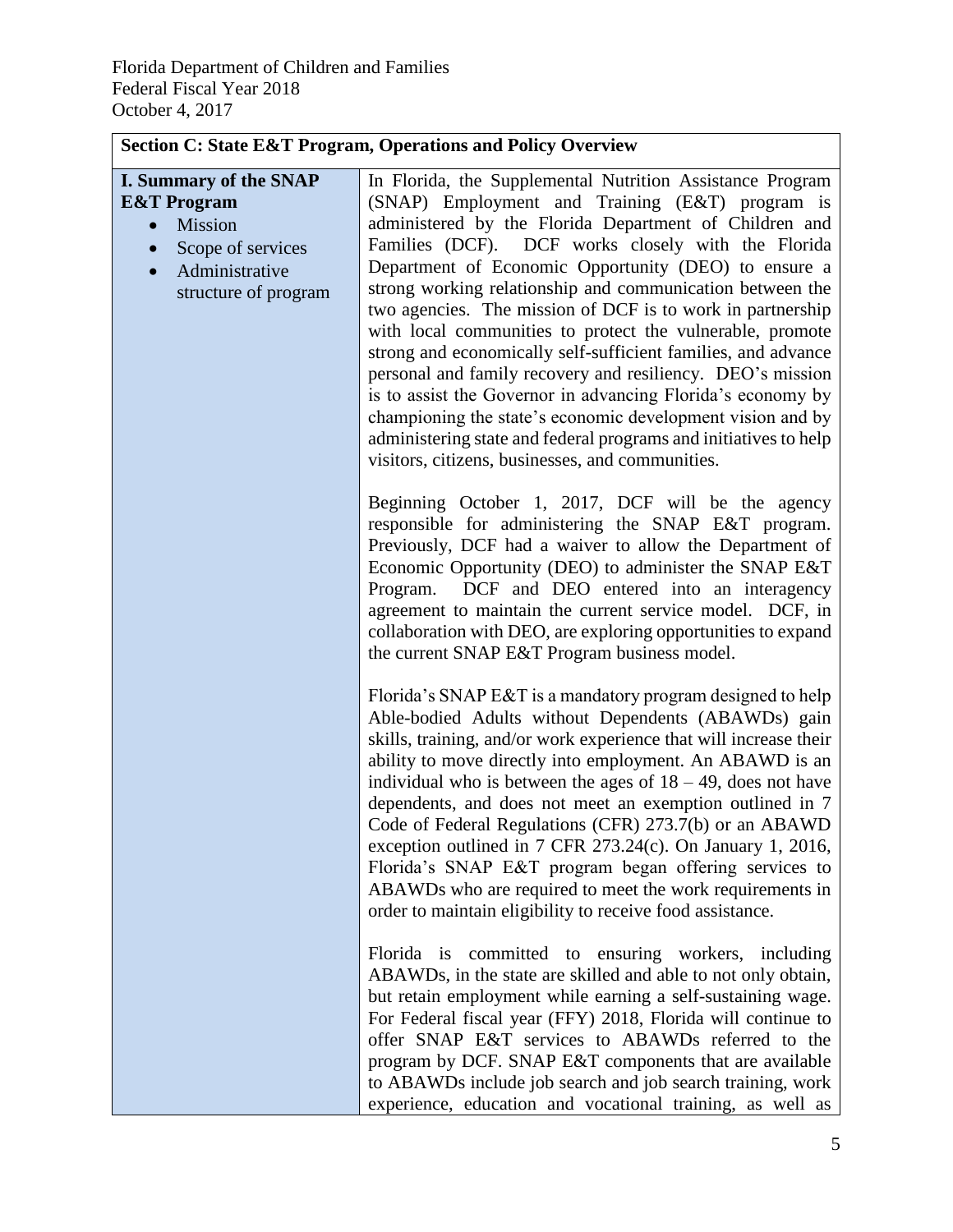| <b>Section C: State E&amp;T Program, Operations and Policy Overview</b> |                                                                                                                                                                                                                                                                                                                                                                                                                                                                                                                                                                                                                                                                                  |  |
|-------------------------------------------------------------------------|----------------------------------------------------------------------------------------------------------------------------------------------------------------------------------------------------------------------------------------------------------------------------------------------------------------------------------------------------------------------------------------------------------------------------------------------------------------------------------------------------------------------------------------------------------------------------------------------------------------------------------------------------------------------------------|--|
|                                                                         | services offered through the Workforce Innovation and<br>Opportunity Act (WIOA) and Trade Adjustment Assistance<br>(TAA) programs.                                                                                                                                                                                                                                                                                                                                                                                                                                                                                                                                               |  |
|                                                                         | Florida also encourages SNAP E&T and WIOA co-enrollment<br>to provide ABAWDs with an opportunity to become<br>competitive in the workforce while receiving wrap-around<br>support services to further assist with the move to self-<br>sufficiency. ABAWDs who are job ready and assigned to job<br>search will be connected with the universal services offered<br>through the Wagner-Peyser program to assist with continued<br>skill building through employability skills workshops and job<br>search, referral, and placement assistance.                                                                                                                                   |  |
|                                                                         | <b>SNAP E&amp;T Service Delivery</b><br>ABAWDs referred for SNAP E&T participation are informed<br>of their referral to the program through a Notice of Mandatory<br>Participation (NOMP), mailed by DEO on behalf of the Local<br>Workforce Development Board (LWDB). The NOMP<br>provides instructions to the ABAWD of the initial engagement<br>steps and associated deadlines to avoid actions that adversely<br>impact their receipt of food assistance benefits. The initial<br>engagement steps include an online orientation to the SNAP<br>E&T program, an online initial assessment, and an online<br>appointment scheduling requirement.                              |  |
|                                                                         | <b>Orientation</b><br>The orientation, offered online or in-person, is a required<br>activity for newly referred or reopened referrals for ABAWDs<br>who have not attended an orientation within the previous 12<br>months. ABAWDs will also receive an orientation if there<br>have been significant program changes regardless of the time<br>frame of last attendance. The orientation informs the ABAWD<br>of the following:<br>Why they were referred to the program<br>An overview of the program's components<br>The program expectations and requirements<br>Benefits of the program<br>Consequences of failure to comply<br>Grievance procedures and participant rights |  |
|                                                                         | <b>Assessment</b>                                                                                                                                                                                                                                                                                                                                                                                                                                                                                                                                                                                                                                                                |  |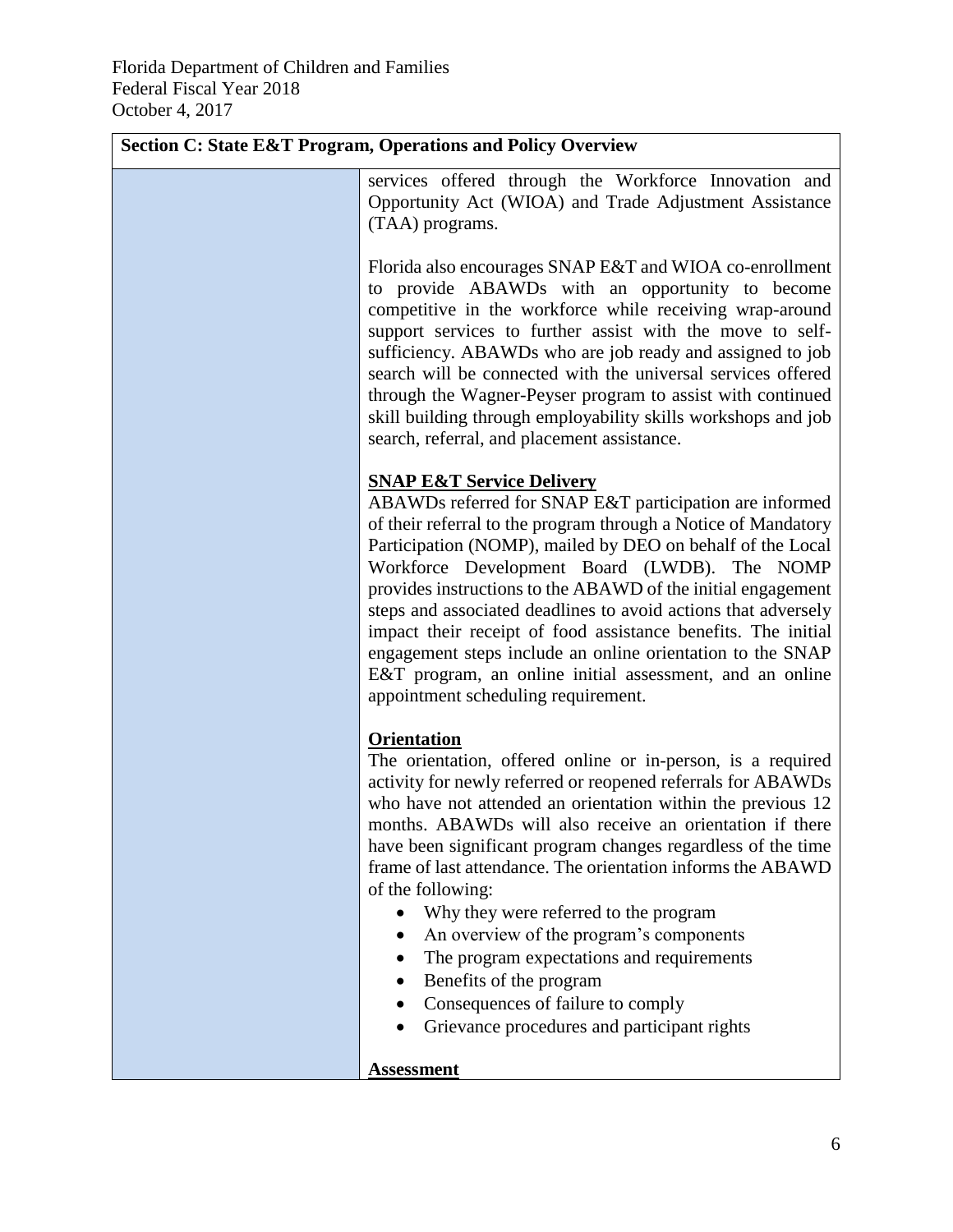|                                                                                                    | <b>Section C: State E&amp;T Program, Operations and Policy Overview</b>                                                                                                                                                                                                                                                                                                                                                                                                                                                                                                                                                                                                                                      |
|----------------------------------------------------------------------------------------------------|--------------------------------------------------------------------------------------------------------------------------------------------------------------------------------------------------------------------------------------------------------------------------------------------------------------------------------------------------------------------------------------------------------------------------------------------------------------------------------------------------------------------------------------------------------------------------------------------------------------------------------------------------------------------------------------------------------------|
|                                                                                                    | The assessment, offered online or in-person, explores the<br>ABAWDs strengths, barriers, and goals in relation to<br>education and employment. The assessment contains a<br>standard set of questions to gather information from the<br>ABAWD that will allow the case manager to assign them to<br>the most appropriate activity(ies). The assessment is<br>completed immediately following the orientation service and<br>prior to assignment to a qualifying component.                                                                                                                                                                                                                                   |
|                                                                                                    | <b>Online Appointment Setting</b><br>Upon completion of the orientation and assessment, the<br>ABAWD is instructed to schedule an appointment with a case<br>manager at their local career center. The online appointment is<br>scheduled using a virtual event calendar with available date<br>and time slots. In most LWDBs, the ABAWD is able to select<br>a date and time that suits their availability. In other LWDBs,<br>the ABAWD must contact the local career center to verbally<br>schedule an appointment date and time.<br>During the appointment, the ABAWD meets with a case<br>manager to discuss their assessment responses and determine<br>which activity(ies) is suitable for placement. |
| <b>II. Program Changes</b><br>New initiatives<br>Significant changes in<br>State policy or funding | Florida will have the following program changes for FFY<br>2018:<br>Administrative and fiscal responsibility of the<br>$\bullet$<br>program, currently held by DEO, will transfer to DCF<br>DCF will receive the SNAP E&T grant funding from<br>FNS directly<br>ABAWDS engaged in an Education component will<br>$\bullet$<br>receive credit for study/lab time                                                                                                                                                                                                                                                                                                                                              |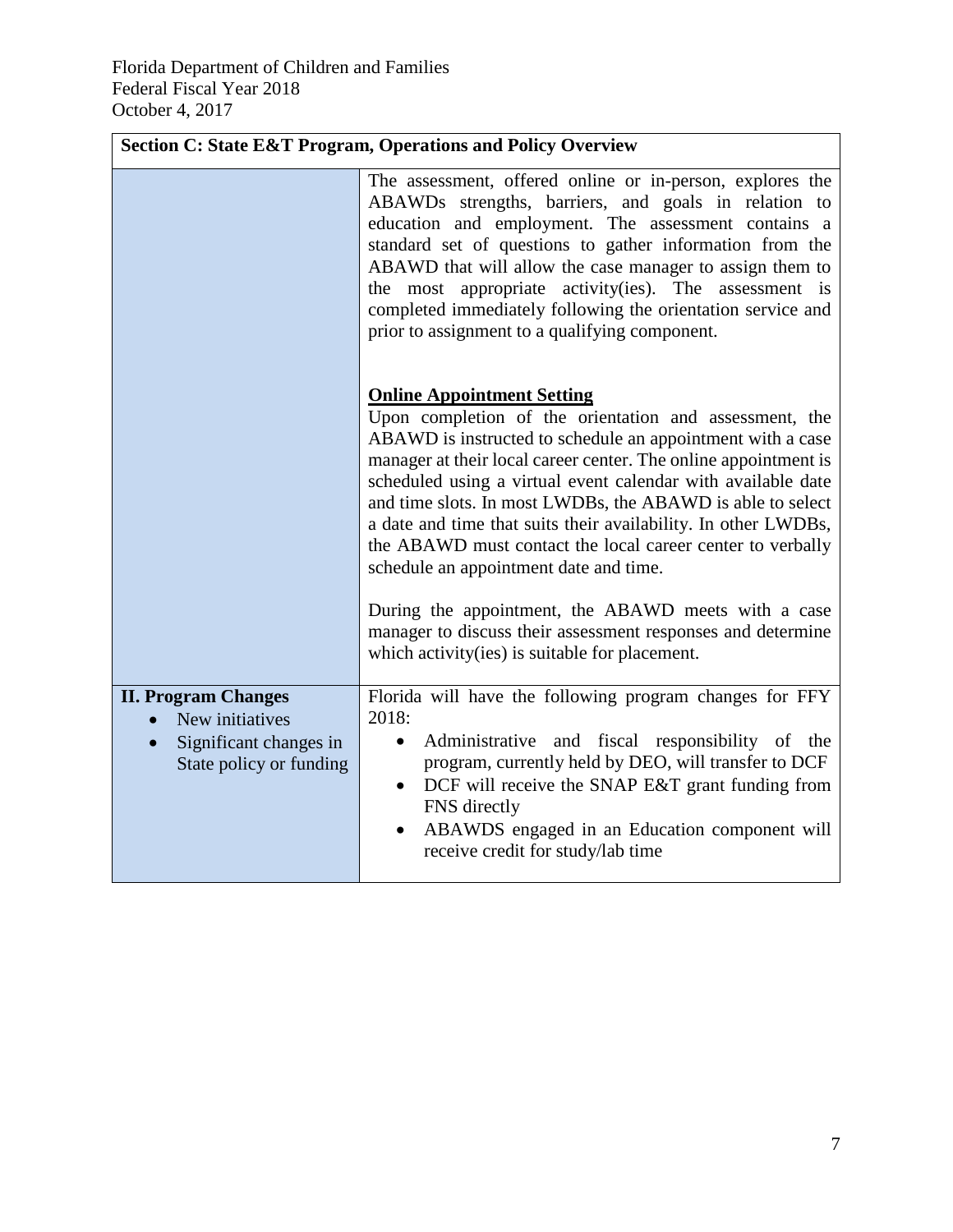| <b>Section C: State E&amp;T Program, Operations and Policy Overview</b>                                                                                                                                                                                                               |                                                                                                                                                                                                                                                                                                                                                                                                                                                                                                                                                                                                                                                                                                                                                                                                                                                                                                                                                                                                                                                                                                                                                                                                                                                                                                                                                                                                                                                                                                                                                                                                                                                  |  |
|---------------------------------------------------------------------------------------------------------------------------------------------------------------------------------------------------------------------------------------------------------------------------------------|--------------------------------------------------------------------------------------------------------------------------------------------------------------------------------------------------------------------------------------------------------------------------------------------------------------------------------------------------------------------------------------------------------------------------------------------------------------------------------------------------------------------------------------------------------------------------------------------------------------------------------------------------------------------------------------------------------------------------------------------------------------------------------------------------------------------------------------------------------------------------------------------------------------------------------------------------------------------------------------------------------------------------------------------------------------------------------------------------------------------------------------------------------------------------------------------------------------------------------------------------------------------------------------------------------------------------------------------------------------------------------------------------------------------------------------------------------------------------------------------------------------------------------------------------------------------------------------------------------------------------------------------------|--|
| <b>III. Workforce Development</b><br><b>System</b><br>General description<br>In-demand and<br>$\bullet$<br>emerging industries<br>and occupations<br><b>Connection to SNAP</b><br>E&T, components<br>offered through such<br>system, career<br>pathways, and<br>credentials available | Over the past few years, Florida's economy has improved<br>significantly. The latest labor market information states that<br>as of June 2017, the unemployment rate is down to 4.1 percent,<br>and there is a record level of job openings in the state, with in-<br>occupations<br>in<br>the<br>areas<br>of<br>construction,<br>demand<br>manufacturing, trade, transportation, professional and business<br>services, education and health services, leisure,<br>and<br>hospitality. This improved economic climate provides more<br>opportunities to ensure that all Floridians can obtain and<br>employment.<br>Florida's<br>gainful<br>workforce<br>maintain<br>development system is a business-led, market-responsive,<br>results-oriented, and integrated workforce development<br>system.                                                                                                                                                                                                                                                                                                                                                                                                                                                                                                                                                                                                                                                                                                                                                                                                                                               |  |
|                                                                                                                                                                                                                                                                                       | Led by CareerSource Florida, the workforce development<br>system administers services to businesses and customers<br>through DEO and 24 Local Workforce Development Boards<br>(LWDBs). CareerSource Florida is the statewide workforce<br>policy and investment board of business and government<br>leaders, charged with guiding workforce development for the<br>state of Florida. The primary responsibility of DEO is to serve<br>as the administrative entity for CareerSource Florida, the<br>policy directive board, by providing policy, guidance, and<br>training to the local boards in their administration of the federal<br>workforce programs. Each LWDB administers workforce<br>programs, either directly or by referral, that include the core<br>WIOA programs (adult, dislocated worker, and youth<br>programs), the Wagner-Peyser (WP) program, adult education<br>and literacy programs, and migrant and seasonal farmworker<br>programs, among others. The LWDBs also provide services to<br>customers receiving Temporary Assistance to Needy Families<br>(TANF), known as the Welfare Transition (WT) program,<br>Supplemental Nutrition Assistance Program (SNAP), Trade<br>Adjustment Assistance (TAA), and other programs that target<br>special populations such as older workers and persons with<br>disabilities.<br>Florida's workforce development system aims to accomplish<br>three goals:<br>1. Enhance alignment and market responsiveness of<br>workforce, education, and economic development<br>systems through improved service integration that<br>reduces<br>welfare<br>dependence<br>and<br>increases |  |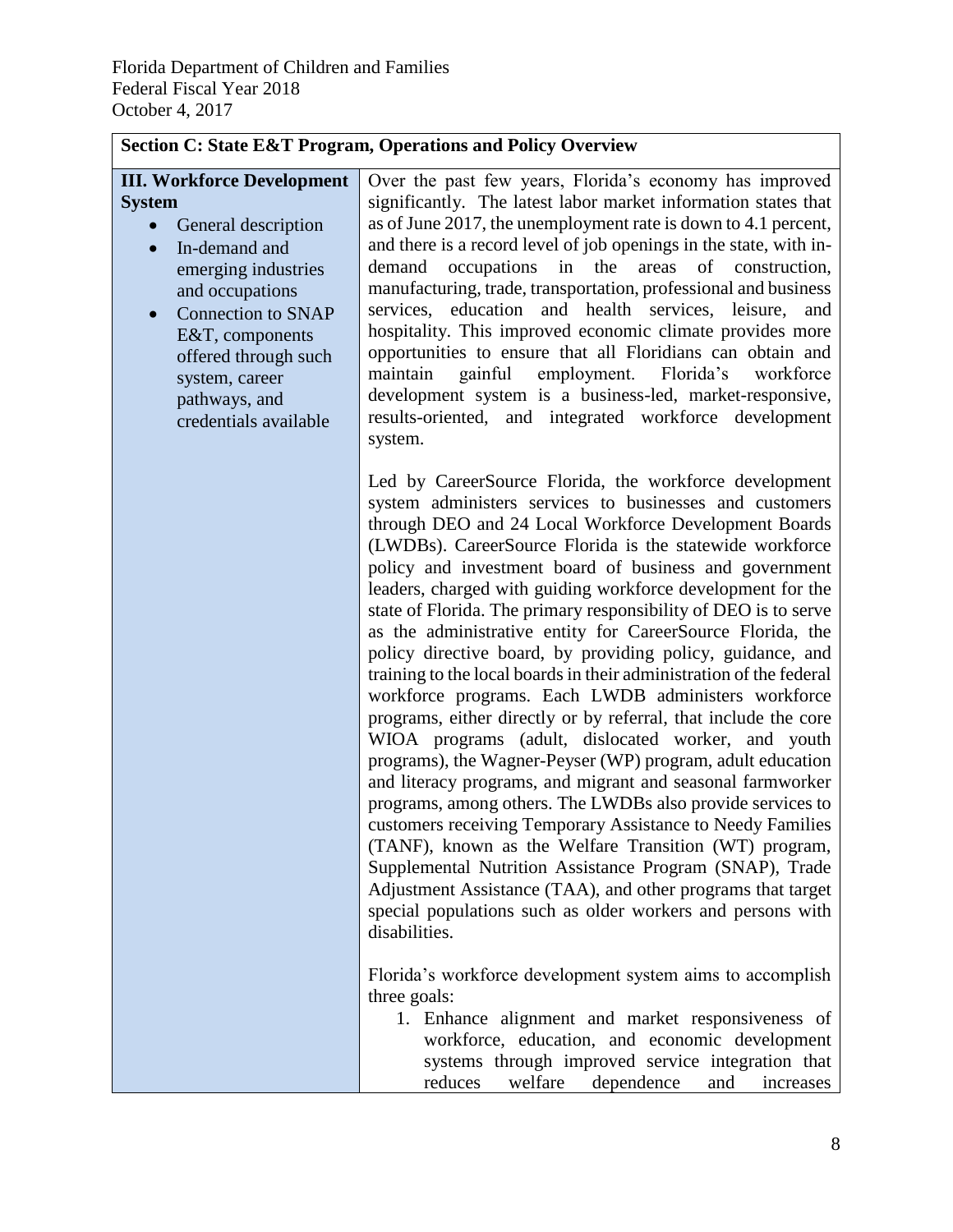| <b>Section C: State E&amp;T Program, Operations and Policy Overview</b>                                                       |                                                                                                                                                                                                                                                                                                                                                                                                                                                                                                                                                                                                                                                                                                                                                                                                                                                                                |  |
|-------------------------------------------------------------------------------------------------------------------------------|--------------------------------------------------------------------------------------------------------------------------------------------------------------------------------------------------------------------------------------------------------------------------------------------------------------------------------------------------------------------------------------------------------------------------------------------------------------------------------------------------------------------------------------------------------------------------------------------------------------------------------------------------------------------------------------------------------------------------------------------------------------------------------------------------------------------------------------------------------------------------------|--|
|                                                                                                                               | opportunities for self-sufficiency, high-skill and high-<br>wage careers, and lifelong learning.<br>Promote accountable, transparent, and data-driven<br>2.<br>workforce investment through performance measures,<br>monitoring and evaluation that informs strategies,<br>drives<br>operational<br>excellence,<br>leads<br>the<br>to<br>identification and replication of best practices, and<br>empowers an effective and efficient workforce<br>delivery system.<br>Improve career exploration, educational attainment<br>3.<br>and skills training for in-demand industries and<br>occupations that lead to enhanced employment, career<br>development,<br>credentialing,<br>and post-secondary<br>education opportunities.                                                                                                                                                |  |
| <b>IV. Other Employment</b><br><b>Programs</b><br>TANF, General<br>Assistance, etc.<br>Coordination efforts, if<br>applicable | ABAWDs referred for participation in the mandatory SNAP<br>E&T have a variety of opportunities available through SNAP<br>E&T, as well as other federally funded programs, including<br>WIOA and Wagner-Peyser programs. SNAP E&T is typically<br>co-located within the career centers where participants have<br>the ability to be screened and referred to other workforce<br>program services.<br>In addition, the WT program is Florida's work program<br>designed to engage work eligible TANF funded cash<br>assistance recipients (under Title IV-A of the Social Security<br>Act) in a plan that moves the family from welfare to work. The<br>SNAP E&T and WT programs are operated under the same<br>administrative structure and share resources, including access<br>to employer services, job seeker services, and the One Stop<br>Service Tracking (OSST) system. |  |
|                                                                                                                               | Both the SNAP E&T and TANF participants are served by<br>DEO through the LWDB's. There are case managers that<br>work with both the SNAP E&T and TANF programs,<br>therefore, costs are allocated accordingly and shared resources<br>include access to employer services, job seeker services, and<br>the One Stop Service Tracking (OSST) system.                                                                                                                                                                                                                                                                                                                                                                                                                                                                                                                            |  |
| <b>V. Consultation with Tribal</b><br><b>Organizations</b><br>Description of<br>consultation efforts                          | In accordance with the regulatory requirements under 7 CFR<br>272.2 and 7 CFR 273.7, pertaining to American Indians, the<br>Seminole Tribe of Florida and the Miccosukee Tribe of Indians<br>of Florida, are the only two federally recognized tribes in the<br>State of Florida. DEO has and will continue to reach out to                                                                                                                                                                                                                                                                                                                                                                                                                                                                                                                                                    |  |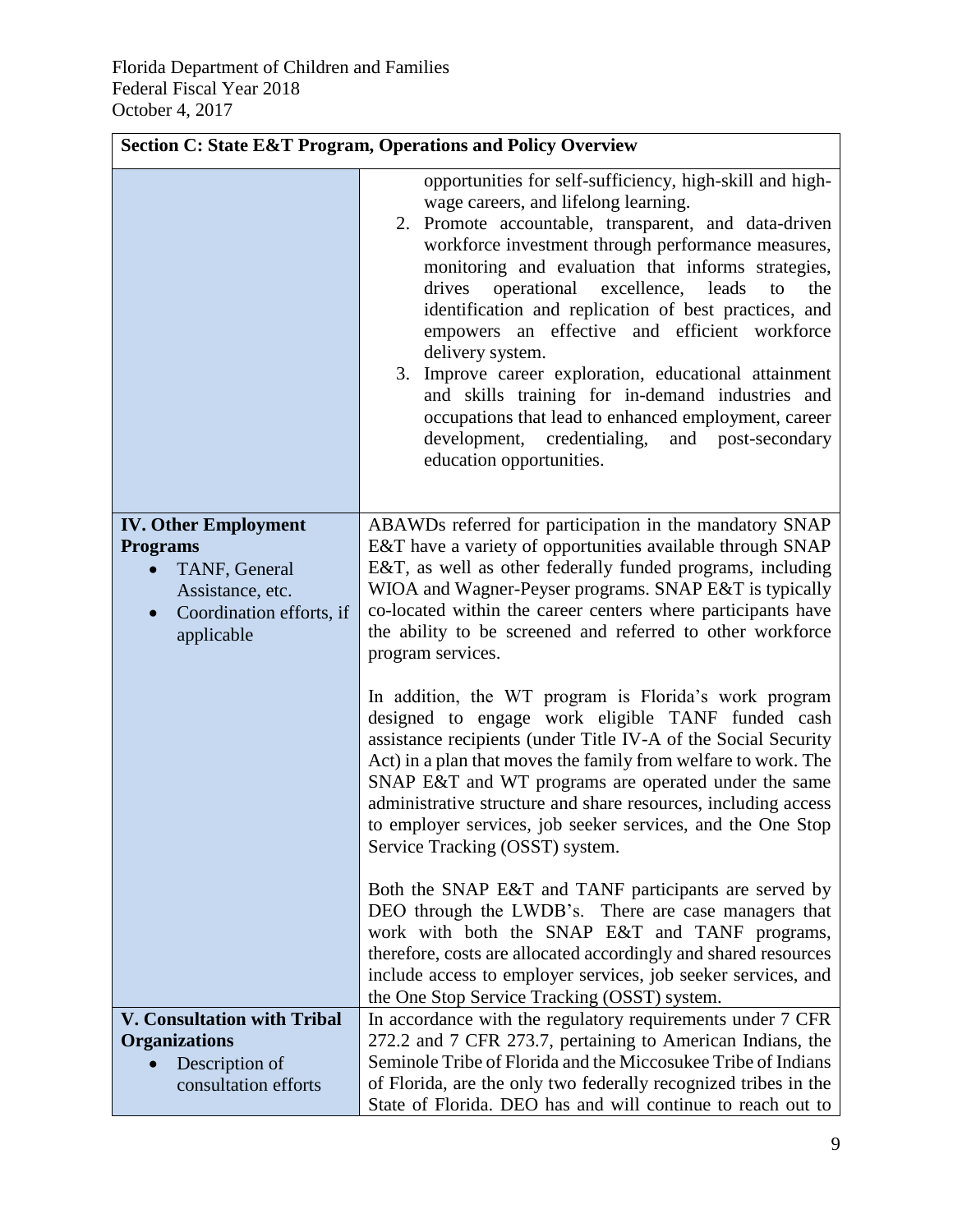| <b>Section C: State E&amp;T Program, Operations and Policy Overview</b> |                                                                                                                                                                                                                                                                                                                                                      |  |
|-------------------------------------------------------------------------|------------------------------------------------------------------------------------------------------------------------------------------------------------------------------------------------------------------------------------------------------------------------------------------------------------------------------------------------------|--|
| Services available<br>$\bullet$<br>through $E&T$                        | both tribes to provide information about the SNAP E&T<br>program as well as services available through the program.<br>Services include transportation assistance, job search<br>assistance, job search training, work experience activities, and<br>education and training. The Tribal Council has provided no<br>response to the outreach efforts. |  |
| <b>VI. State Options</b>                                                | Florida is not specifically targeting SNAP E&T services                                                                                                                                                                                                                                                                                              |  |
| Select options the<br>State is applying                                 | toward any specific population other than ABAWDs. DCF<br>refers SNAP applicants, including zero benefit households, to<br>the SNAP E&T program, if they meet the criteria for<br>mandatory participation.                                                                                                                                            |  |
| <b>VII. Screening Process</b><br>Process for identifying                | When determining who is subject to work requirements, DCF<br>applies a process of elimination that is similar to a funnel.                                                                                                                                                                                                                           |  |
| whether work                                                            | Using the total population of food assistance recipients or                                                                                                                                                                                                                                                                                          |  |
| registrant should be                                                    | applicants ages $16 - 59$ , SNAP E&T exemptions are explored.                                                                                                                                                                                                                                                                                        |  |
| referred to E&T                                                         | Individuals will initially be screened to identify possible<br><b>SNAP</b><br>exemptions<br>from<br>general<br>work<br>program                                                                                                                                                                                                                       |  |
|                                                                         | requirements. Individuals who are determined to fit the                                                                                                                                                                                                                                                                                              |  |
|                                                                         | definition of an ABAWD will further be screened to determine<br>if the individual qualifies for an ABAWD exception. Any                                                                                                                                                                                                                              |  |
|                                                                         | recipient who meets a SNAP E&T exemption is filtered out of                                                                                                                                                                                                                                                                                          |  |
|                                                                         | the process, not subject to work requirements, and not referred<br>for SNAP E&T participation. Anyone who did not meet a                                                                                                                                                                                                                             |  |
|                                                                         | SNAP E&T exemption is then assessed for a possible                                                                                                                                                                                                                                                                                                   |  |
|                                                                         | ABAWD exception. Any recipient or applicant who meets an<br>exception is filtered out of the process, not subject to work                                                                                                                                                                                                                            |  |
|                                                                         | requirements, and not referred for SNAP E&T participation.                                                                                                                                                                                                                                                                                           |  |
|                                                                         | The remaining individuals, who did not meet an exemption or<br>exception, are ABAWDs with mandatory work requirements,                                                                                                                                                                                                                               |  |
|                                                                         | and are referred to DEO for SNAP E&T participation.                                                                                                                                                                                                                                                                                                  |  |
|                                                                         | ABAWDs are informed during the orientation, on the                                                                                                                                                                                                                                                                                                   |  |
|                                                                         | Opportunities and Obligations form, and through the self-<br>service portal, that they may be exempted from SNAP E&T                                                                                                                                                                                                                                 |  |
|                                                                         | participation if their monthly program-related transportation                                                                                                                                                                                                                                                                                        |  |
|                                                                         | expenses to participate in the SNAP E&T program exceed the<br>allowable reimbursement amount. If an ABAWD informs the                                                                                                                                                                                                                                |  |
|                                                                         | SNAP E&T case manager that their monthly program-related                                                                                                                                                                                                                                                                                             |  |
|                                                                         | transportation expenses exceed the allowable reimbursement<br>amount, the ABAWD will be assigned to another suitable                                                                                                                                                                                                                                 |  |
|                                                                         |                                                                                                                                                                                                                                                                                                                                                      |  |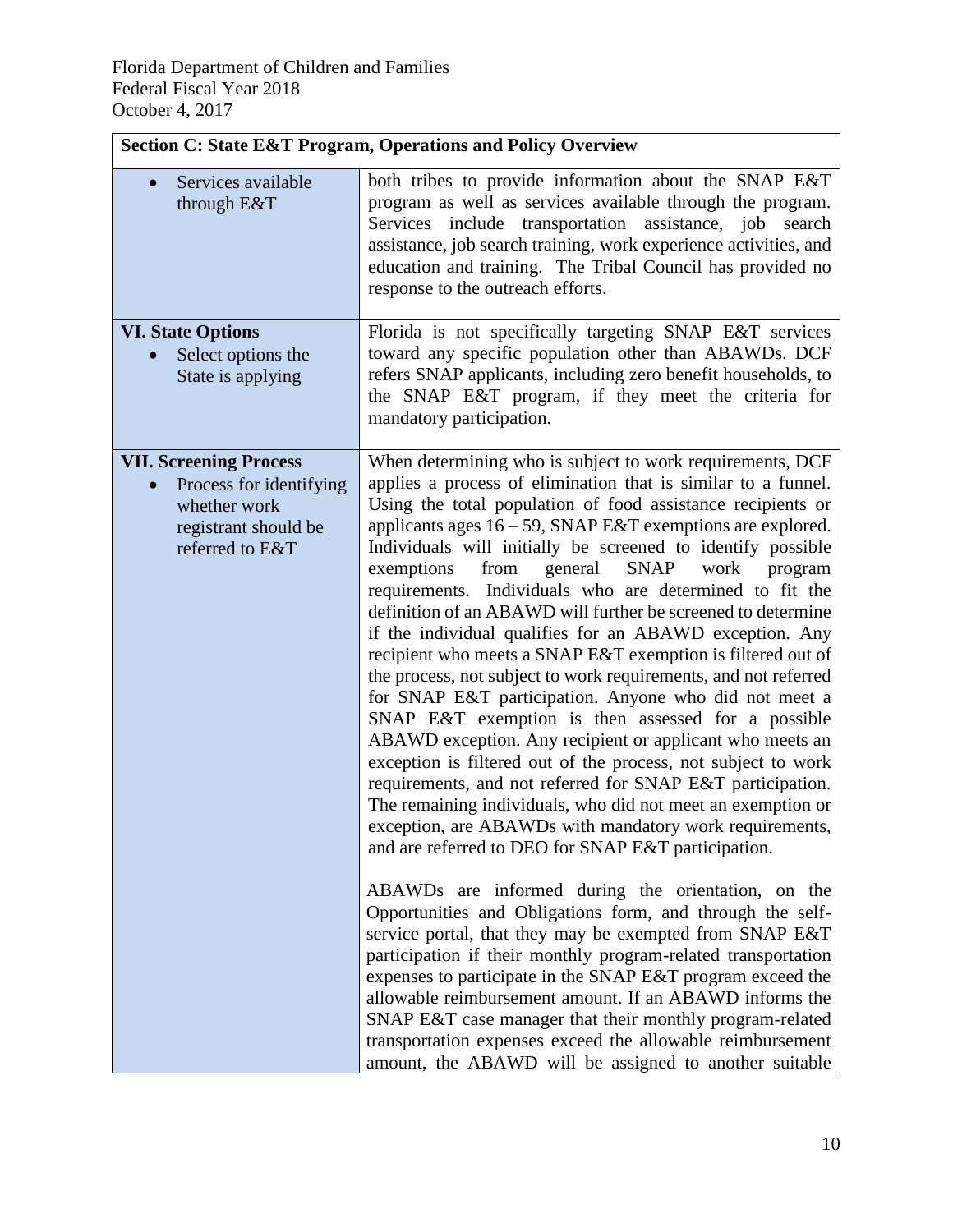| <b>Section C: State E&amp;T Program, Operations and Policy Overview</b>                                                                                          |                                                                                                                                                                                                                                                                                                                                                                                                                                                                                                                                                                                                                                                                                                                                                                                                                                                                                                                                                                                                                                                                                                             |  |
|------------------------------------------------------------------------------------------------------------------------------------------------------------------|-------------------------------------------------------------------------------------------------------------------------------------------------------------------------------------------------------------------------------------------------------------------------------------------------------------------------------------------------------------------------------------------------------------------------------------------------------------------------------------------------------------------------------------------------------------------------------------------------------------------------------------------------------------------------------------------------------------------------------------------------------------------------------------------------------------------------------------------------------------------------------------------------------------------------------------------------------------------------------------------------------------------------------------------------------------------------------------------------------------|--|
|                                                                                                                                                                  | component in which the ABAWDs expense would not exceed<br>the allowable maximum reimbursement amount.                                                                                                                                                                                                                                                                                                                                                                                                                                                                                                                                                                                                                                                                                                                                                                                                                                                                                                                                                                                                       |  |
|                                                                                                                                                                  | If a suitable component is not available, DEO will refer the<br>participant to DCF for evaluation pursuant to 7 CFR<br>$273.7(d)(4)(v)$ . DCF will exempt these individuals from<br>SNAP E&T participation and will continue to apply 7 CFR<br>273.24 for ABAWDs.                                                                                                                                                                                                                                                                                                                                                                                                                                                                                                                                                                                                                                                                                                                                                                                                                                           |  |
| <b>VIII. Conciliation Process (if</b>                                                                                                                            | Florida does not have a conciliation process.                                                                                                                                                                                                                                                                                                                                                                                                                                                                                                                                                                                                                                                                                                                                                                                                                                                                                                                                                                                                                                                               |  |
| <i>applicable</i> )<br>Procedures for<br>conciliation<br>Length                                                                                                  |                                                                                                                                                                                                                                                                                                                                                                                                                                                                                                                                                                                                                                                                                                                                                                                                                                                                                                                                                                                                                                                                                                             |  |
| <b>IX.</b> Disqualification Policy<br>Length of<br>$\bullet$<br>disqualification period<br>Sanction applies to<br>$\bullet$<br>individual or entire<br>household | Work registrants will face disqualification from the SNAP<br>E&T program, as well as food assistance, when he or she fails<br>to comply with the SNAP E&T program's work requirements.<br>DEO will refer noncompliant work registrants to DCF for good<br>cause consideration pursuant to 7 CFR 273.24(b)(2) and 7<br>CFR $273.7(f)(1)(i)$ . Beginning in November 2017, DCF will<br>generate and mail a Good Cause Notice prior to the NOAA,<br>allowing work registrants 10 days to contact DCF and report a<br>good cause reason for non-compliance. "Good cause" is<br>defined as a temporary circumstance beyond the work<br>registrants control that prevented participation in assigned<br>SNAP E&T activities. Participants are advised to contact DCF<br>for the status of good cause reviews and determinations. If<br>good cause is not reported, then DCF generates and mails a<br>Notice of Adverse Action (NOAA) letter to the work registrant<br>that outlines:<br>1) The failure to comply with the work requirements, the<br>sanction level, and the date the sanction will be<br>imposed. |  |
|                                                                                                                                                                  | The contact information for the local workforce<br>2)<br>development area for the work registrant to report for<br>compliance assistance.                                                                                                                                                                                                                                                                                                                                                                                                                                                                                                                                                                                                                                                                                                                                                                                                                                                                                                                                                                   |  |
|                                                                                                                                                                  | The DCF's Customer Call Center information to<br>3)<br>submit and request good cause consideration.                                                                                                                                                                                                                                                                                                                                                                                                                                                                                                                                                                                                                                                                                                                                                                                                                                                                                                                                                                                                         |  |
|                                                                                                                                                                  | The minimum number of months the food assistance<br>4)<br>benefits will be interrupted if the participant does not<br>comply before the penalty begins.                                                                                                                                                                                                                                                                                                                                                                                                                                                                                                                                                                                                                                                                                                                                                                                                                                                                                                                                                     |  |
|                                                                                                                                                                  | Work registrants have an opportunity to report to the career<br>center to comply with the failed work requirement before the                                                                                                                                                                                                                                                                                                                                                                                                                                                                                                                                                                                                                                                                                                                                                                                                                                                                                                                                                                                |  |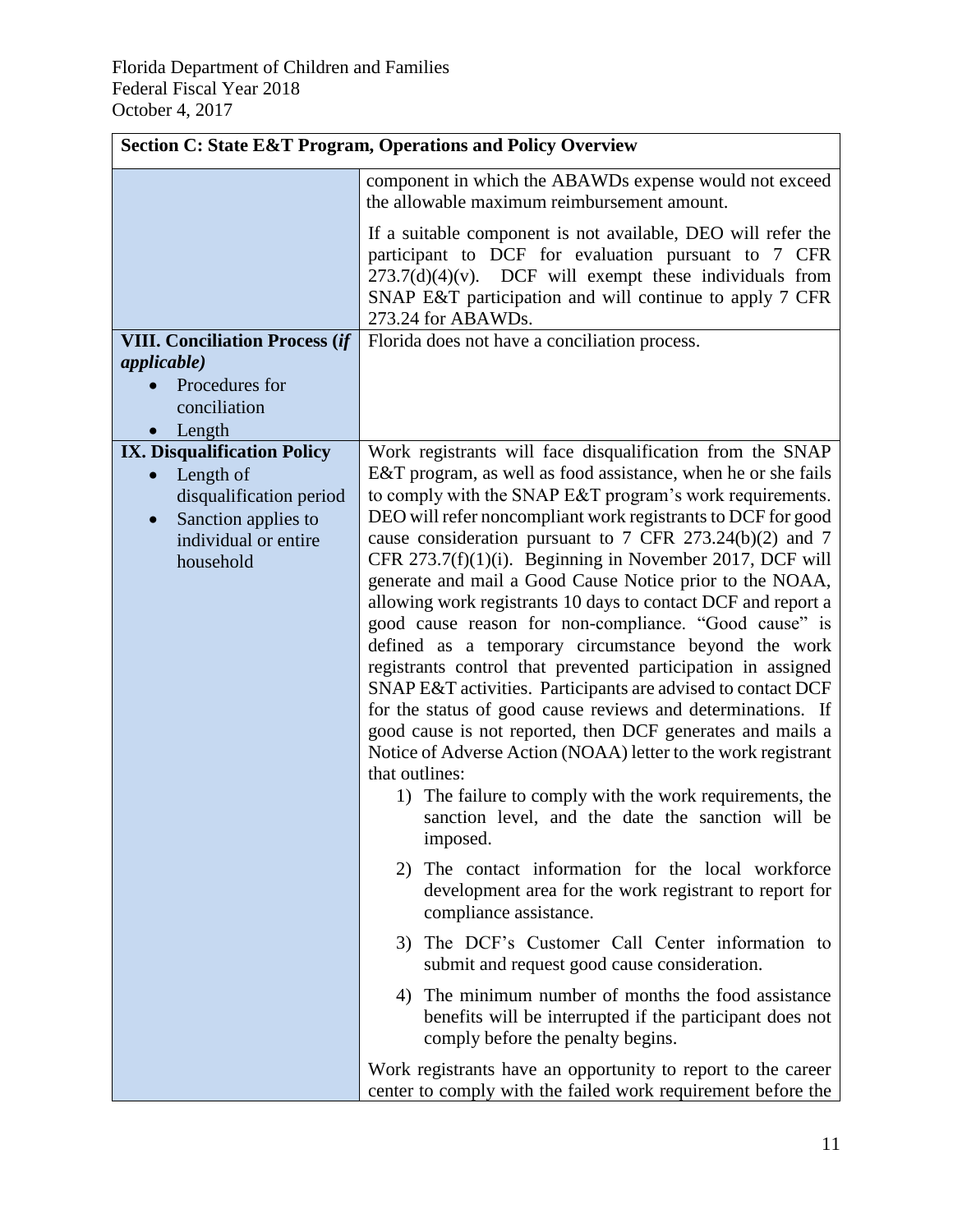| <b>Section C: State E&amp;T Program, Operations and Policy Overview</b> |                                                                                                                                                                                                                                                                                                                                                                                                                                                                                                                                                                                                                                                                                                                                                                                                                                                                                                                                                                                                                                                                                                                                                                                                                                             |  |
|-------------------------------------------------------------------------|---------------------------------------------------------------------------------------------------------------------------------------------------------------------------------------------------------------------------------------------------------------------------------------------------------------------------------------------------------------------------------------------------------------------------------------------------------------------------------------------------------------------------------------------------------------------------------------------------------------------------------------------------------------------------------------------------------------------------------------------------------------------------------------------------------------------------------------------------------------------------------------------------------------------------------------------------------------------------------------------------------------------------------------------------------------------------------------------------------------------------------------------------------------------------------------------------------------------------------------------|--|
|                                                                         | sanction is effective. If the work registrant complies before<br>the sanction is effective, the sanction will not be imposed.                                                                                                                                                                                                                                                                                                                                                                                                                                                                                                                                                                                                                                                                                                                                                                                                                                                                                                                                                                                                                                                                                                               |  |
|                                                                         | The penalty for failure to comply with the program<br>requirements is the loss of food assistance benefits. When non-<br>compliance is reported and DCF imposes a sanction, the<br>penalty period becomes effective on the first day of the month.<br>Sanction levels and associated penalty periods for failure to<br>comply are as follows:<br>Sanction level 1: Work registrants who receive a level<br>$\bullet$<br>one sanction will be required to comply with the<br>program's requirements and serve a minimum 1-month<br>penalty.<br>Sanction level 2: Work registrants who receive a level<br>two sanction will be required to comply with the<br>program's requirements and serve a minimum 3-month<br>penalty.<br>Sanction level 3: Work registrants who receive a level<br>$\bullet$<br>three sanction will be required to comply with the<br>program's requirements and serve a minimum 6-month<br>penalty.<br>Subsequent sanctions received after a level three<br>$\bullet$<br>sanction will continue to be administered as a level<br>three sanction and will require compliance with the<br>program's requirements and serve a minimum 6-month<br>penalty, each time there is a failure to participate in an<br>activity. |  |
|                                                                         | If the work registrant is the head of household, the penalty will<br>apply to the entire household. If the work registrant is not the<br>head of household, the penalty will apply to the work registrant<br>only. In households when the work registrant is the head of<br>household and continue to be noncompliant beyond the<br>sanction period, the remaining household members may<br>reapply for food assistance benefits with DCF.                                                                                                                                                                                                                                                                                                                                                                                                                                                                                                                                                                                                                                                                                                                                                                                                  |  |
|                                                                         | During the penalty period, a work registrant is not allowed to<br>engage in SNAP E&T activities. Once the penalty period has<br>been served, the work registrant must complete a compliance<br>activity, as specified by the LWDB, and then reapply for food<br>assistance benefits with DCF. Upon DCF's determination of<br>the new application and work registrant status, DCF will refer                                                                                                                                                                                                                                                                                                                                                                                                                                                                                                                                                                                                                                                                                                                                                                                                                                                 |  |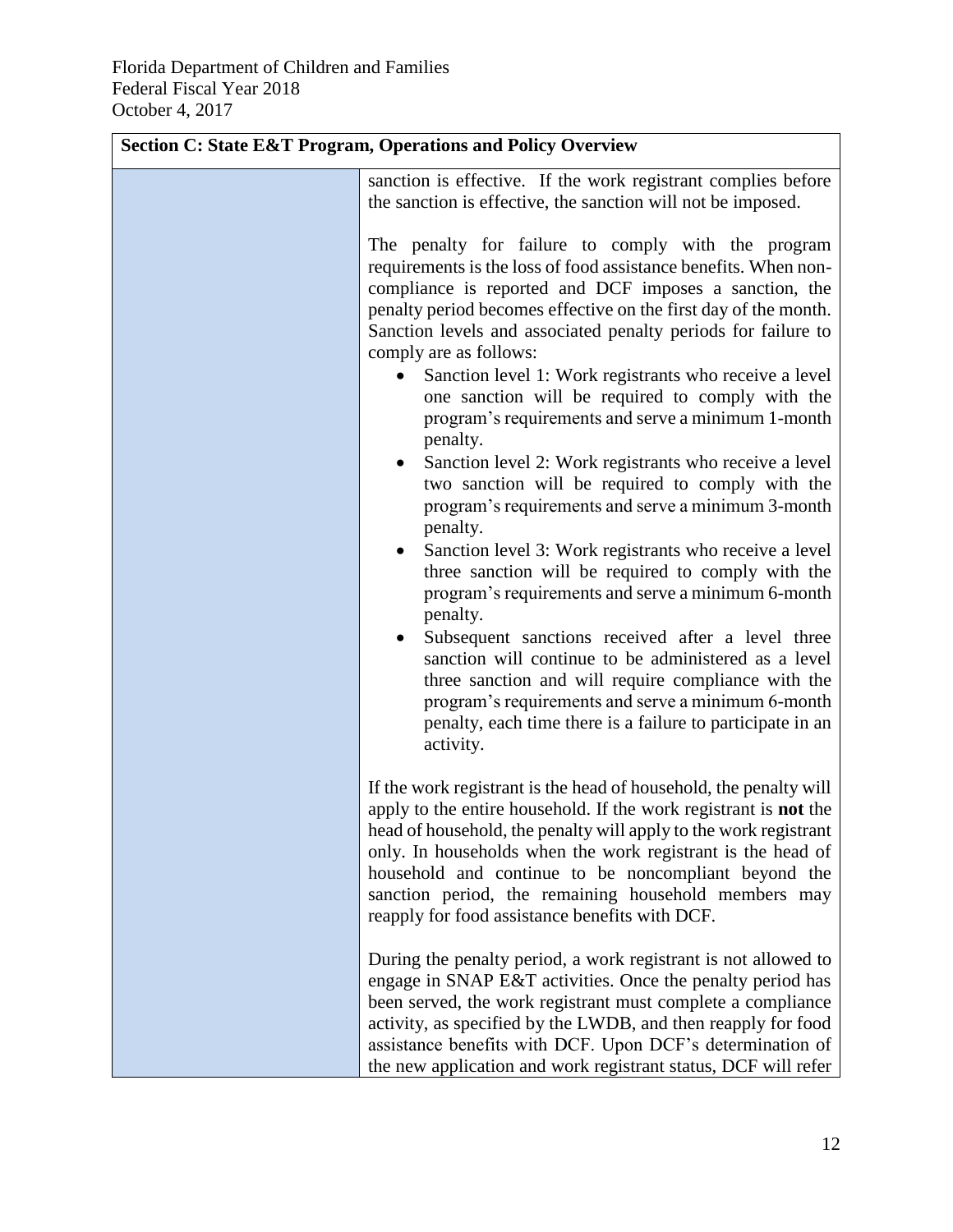|                                                                                                                                                                                                                              | <b>Section C: State E&amp;T Program, Operations and Policy Overview</b>                                                                                                                                                                                                                                                                                                                                                                                                                                                                                                                                                                                                        |  |  |
|------------------------------------------------------------------------------------------------------------------------------------------------------------------------------------------------------------------------------|--------------------------------------------------------------------------------------------------------------------------------------------------------------------------------------------------------------------------------------------------------------------------------------------------------------------------------------------------------------------------------------------------------------------------------------------------------------------------------------------------------------------------------------------------------------------------------------------------------------------------------------------------------------------------------|--|--|
|                                                                                                                                                                                                                              | the SNAP recipient to the SNAP E&T program for<br>reengagement.                                                                                                                                                                                                                                                                                                                                                                                                                                                                                                                                                                                                                |  |  |
| <b>X.</b> Participant<br><b>Reimbursements</b><br>List all participant<br>reimbursements (or<br>link to State<br>policy/handbook)<br>Reimbursement cap<br>$\bullet$<br>Payment method (in<br>advance or as<br>reimbursement) | General revenue funds are used for the state's 50 percent<br>matching funds. Florida's SNAP E&T program provides<br>participants with reimbursements for transportation costs.<br>These reimbursements are provided using 50/50 funds and<br>covers up to the actual cost of the participant's expenses or the<br>state agency's maximum reimbursement rate, whichever is<br>lowest.<br>Additionally, each LWDB has local flexibility to utilize other<br>workforce program funding to provide participant supports,<br>other than transportation, to include personal safety items and                                                                                        |  |  |
|                                                                                                                                                                                                                              | other reasonable and necessary needs for program<br>participation. Other support services may be available through<br>Workforce Innovation and Opportunity Act Program and the<br>Wagner-Peyser Program.                                                                                                                                                                                                                                                                                                                                                                                                                                                                       |  |  |
|                                                                                                                                                                                                                              | <b>Food Stamp Reimbursements - Transportation</b><br>ABAWDs participating in the E&T program activities will be<br>eligible to receive a food stamp reimbursement (FSR) up to the<br>state's maximum allotment of \$25 per month for transportation<br>expenses. Participants may only request a FSR for<br>transportation expenses incurred as result of participation in<br>the components of the SNAP E&T program to include<br>completion of the orientation and assessment. Transportation<br>reimbursements may not exceed \$25 in one "earned" month.<br>An earned month is defined as the calendar month in which the<br>activity hours were completed and documented. |  |  |
|                                                                                                                                                                                                                              | Food stamp reimbursements are disbursed in specified<br>increments for the following:<br>If a participant is enrolled in the SNAP E&T program<br>$\bullet$<br>and travels to complete orientation and the initial<br>assessment process, he or she may request a FSR to be                                                                                                                                                                                                                                                                                                                                                                                                     |  |  |
|                                                                                                                                                                                                                              | reimbursed up to \$12.50 in transportation expenses.<br>If the participant travels to complete only orientation<br>on one day and the assessment on a different day, he or<br>she may request a FSR to be reimbursed up to \$12.50<br>in transportation expenses for each day.<br>If the participant is enrolled in the SNAP E&T program<br>and participates in a component during the month, he                                                                                                                                                                                                                                                                               |  |  |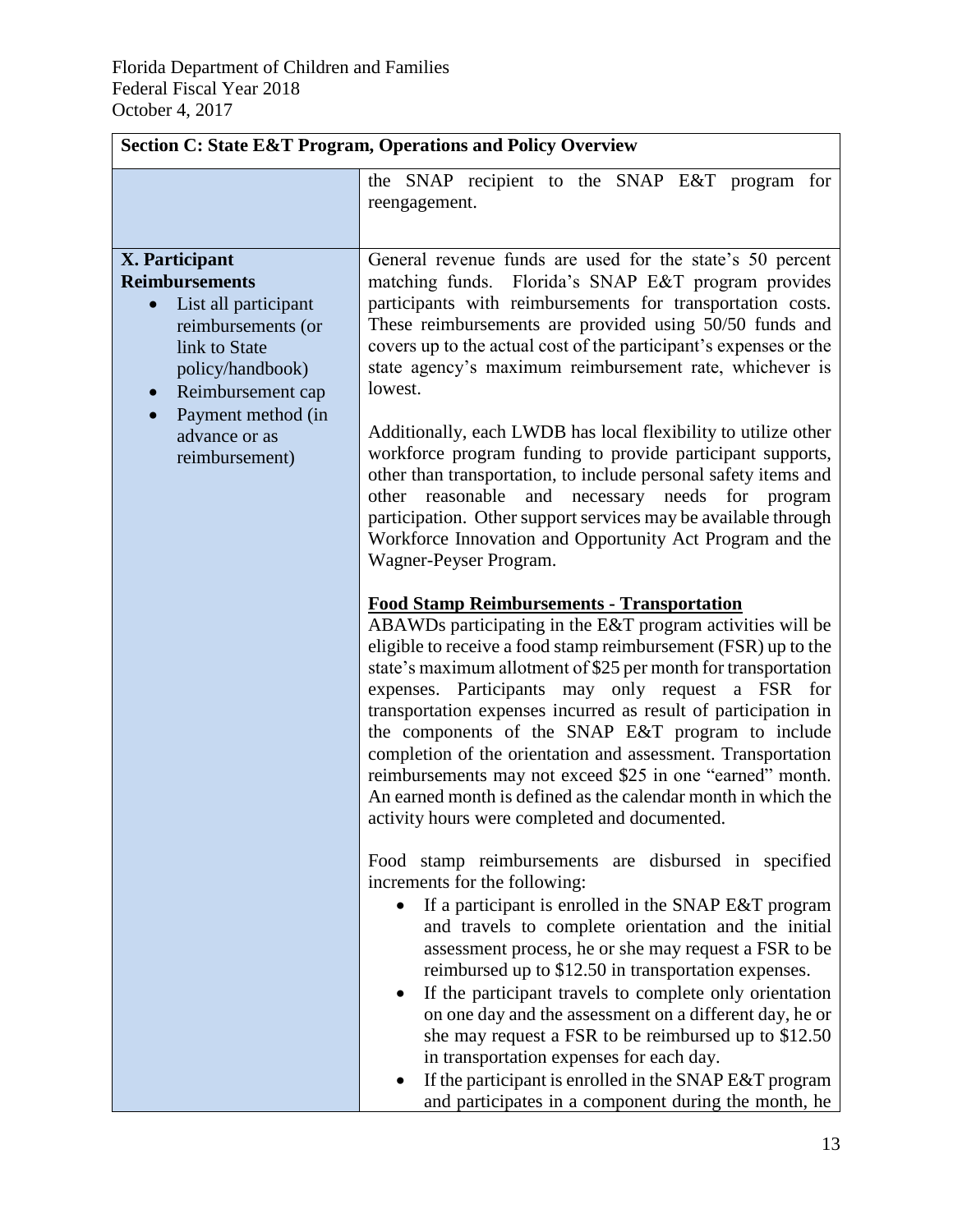| <b>Section C: State E&amp;T Program, Operations and Policy Overview</b>                                                                                                                                                                                                                                                                                                                                                                                                                                                                                                                                                                                                                                                                                                                                                                                                                                                                                                                                                                                                                                                                                                                                                                                                                                                                                                                                                                                                                                                  |  |  |  |  |
|--------------------------------------------------------------------------------------------------------------------------------------------------------------------------------------------------------------------------------------------------------------------------------------------------------------------------------------------------------------------------------------------------------------------------------------------------------------------------------------------------------------------------------------------------------------------------------------------------------------------------------------------------------------------------------------------------------------------------------------------------------------------------------------------------------------------------------------------------------------------------------------------------------------------------------------------------------------------------------------------------------------------------------------------------------------------------------------------------------------------------------------------------------------------------------------------------------------------------------------------------------------------------------------------------------------------------------------------------------------------------------------------------------------------------------------------------------------------------------------------------------------------------|--|--|--|--|
| or she may request a FSR to be reimbursed up to \$25<br>in transportation expenses.<br>If the participant travels to attend orientation and<br>assessment and also participates in a program<br>component during the same month, he or she may<br>request a FSR to be reimbursed up to \$25 in<br>transportation expenses for the month.<br>Participants must provide documentation that verifies their<br>participation in the program's components, as well as proof of<br>their incurred transportation costs while participating in an<br>activity. Acceptable forms of documentation include:<br>Gas receipts - Case managers must review gas receipts<br>closely to ensure that:<br>They are requesting the correct reimbursement<br>$\circ$<br>amount.<br>They are requesting the reimbursement for gas<br>$\circ$<br>only.<br>The date on the receipt coincides with the date(s)<br>$\circ$<br>the individual participated in the component.<br>Bus pass receipts – Participants must provide proof<br>that they purchased the bus pass, such as a receipt. The<br>bus pass itself is not sufficient as proof of purchase.<br>Self-attestation form - Self-attestation forms are<br>$\bullet$<br>allowable and must include:<br>The dollar amount spent on transportation to<br>$\circ$<br>participate in the program's components<br>The month the reimbursement was earned<br>O<br>The qualifying component<br>$\circ$<br>The participant's signature, case<br>manager's<br>$\circ$<br>signature, and the date |  |  |  |  |
| Reimbursement requests are entered directly into the OSST<br>the FSR Request Screen.<br>system<br>Food<br>on<br><b>Stamp</b><br>Reimbursements are disbursed directly to the participant's<br>Electronic Benefits Transfer (EBT) card seven days from the<br>FSR request date.<br>DEO reserves the right to recoup FSR funds that were<br>erroneously added to a participant's EBT card. DEO may also<br>withhold a participant's future reimbursements as necessary to<br>make up for erroneous payments. If FSR benefits are withheld,<br>the participant will be notified of this action in writing.                                                                                                                                                                                                                                                                                                                                                                                                                                                                                                                                                                                                                                                                                                                                                                                                                                                                                                                  |  |  |  |  |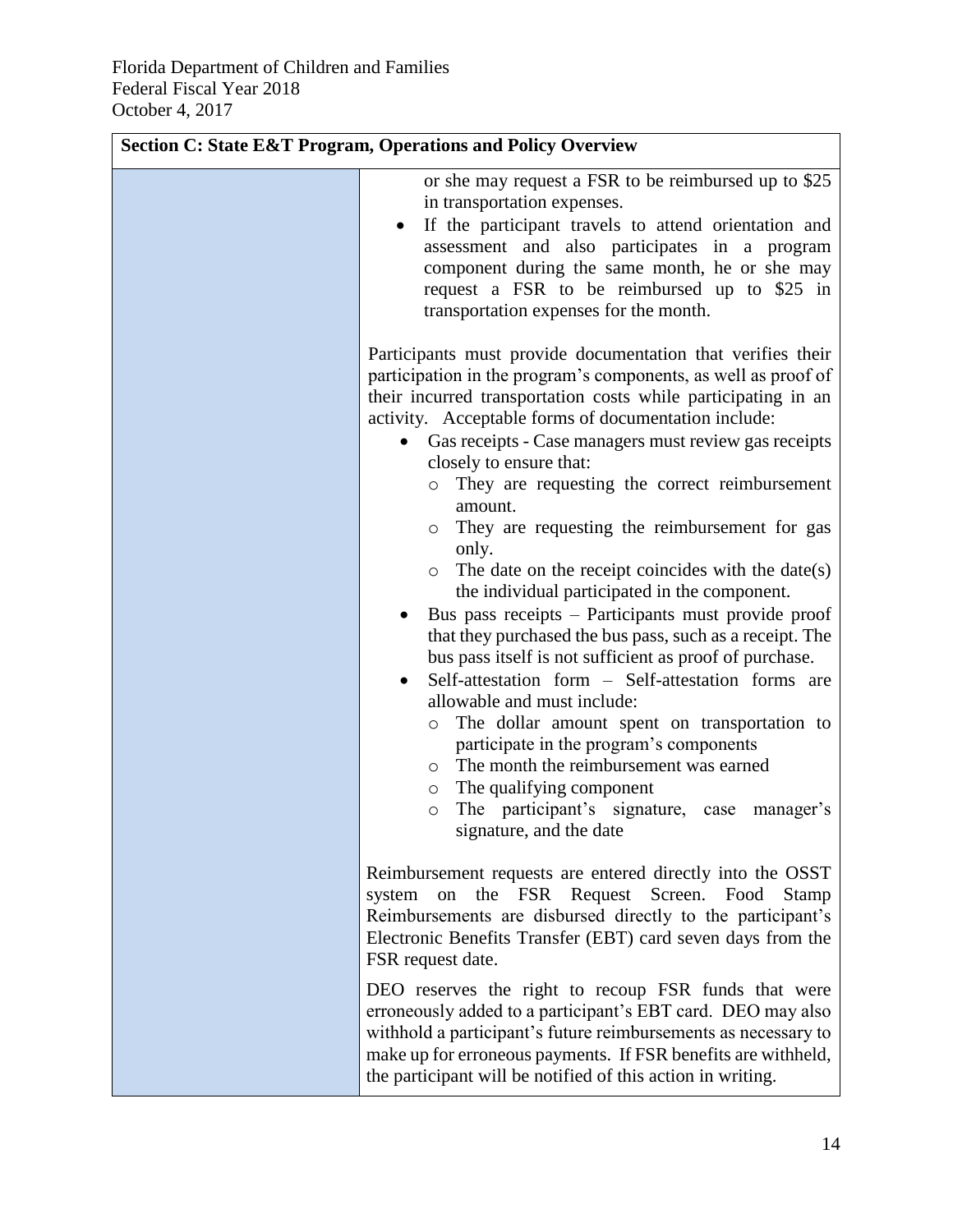|                                                                                                              | <b>Section C: State E&amp;T Program, Operations and Policy Overview</b>                                                                                                                                                                                                                                                                                                                                                                                                                                                                                                                                                                                                                                                                                      |
|--------------------------------------------------------------------------------------------------------------|--------------------------------------------------------------------------------------------------------------------------------------------------------------------------------------------------------------------------------------------------------------------------------------------------------------------------------------------------------------------------------------------------------------------------------------------------------------------------------------------------------------------------------------------------------------------------------------------------------------------------------------------------------------------------------------------------------------------------------------------------------------|
|                                                                                                              | ABAWDs are informed during the orientation, on the<br>Opportunities and Obligations form, and through the self-<br>service portal, that they may be exempted from SNAP E&T<br>participation if their monthly program-related transportation<br>expenses to participate in the SNAP E&T program exceed the<br>allowable reimbursement amount. If an ABAWD informs the<br>SNAP E&T case manager that their monthly program-related<br>transportation expenses exceed the allowable reimbursement<br>amount, the ABAWD will be assigned to another suitable<br>component in which the ABAWDs expense would not exceed<br>the allowable maximum reimbursement amount.                                                                                            |
|                                                                                                              | If a suitable component is not available, DEO will refer the<br>participant to DCF for evaluation pursuant to 7 CFR<br>$273.7(d)(4)(v)$ .                                                                                                                                                                                                                                                                                                                                                                                                                                                                                                                                                                                                                    |
| <b>XI. Work Registrant Data</b><br>Methodology used to<br>count work registrants                             | Each Federal Fiscal Year, DCF builds a table of all SNAP<br>recipients with mandatory work registration codes and deferral<br>work registration codes. This table does not include<br>individuals who are exempt from SNAP E&T. This table<br>includes a unique identifier (the PIN) as well as the recipient's<br>work registration code. The PIN allows DCF to conduct a<br>distinct count of recipients, thereby preventing duplication.<br>Based on work registrant data received from DCF's FLORIDA<br>system, DEO tracks and logs work registrants on a monthly<br>basis from the beginning of the fiscal year. Each month, new<br>registrants are only counted if they were not identified in any<br>previous month during that fiscal year.          |
| <b>XII. Outcome Reporting</b><br><b>Data Source and</b><br><b>Methodology</b><br>Data sources<br>Methodology | <b>National Measures</b><br>Federal E&T National Reporting Measure data will be<br>collected from the One-Stop Service Tracking (OSST) data<br>entry system and DEO's Unemployment Insurance (UI) wage<br>data. E&T program participants whose cases close due to<br>notification from DCF (E&T participation no longer required<br>/ exempt / exception / sanction imposed, etc.) will have the<br>case closure date or the set activity end date, whichever is<br>greater, used as the E&T exit date which will be used to<br>determine the quarter of exit from E&T participation. UI wage<br>data will be used to provide employment counts and wage<br>information (employment & median earnings) for the second<br>and fourth quarters after E&T exit. |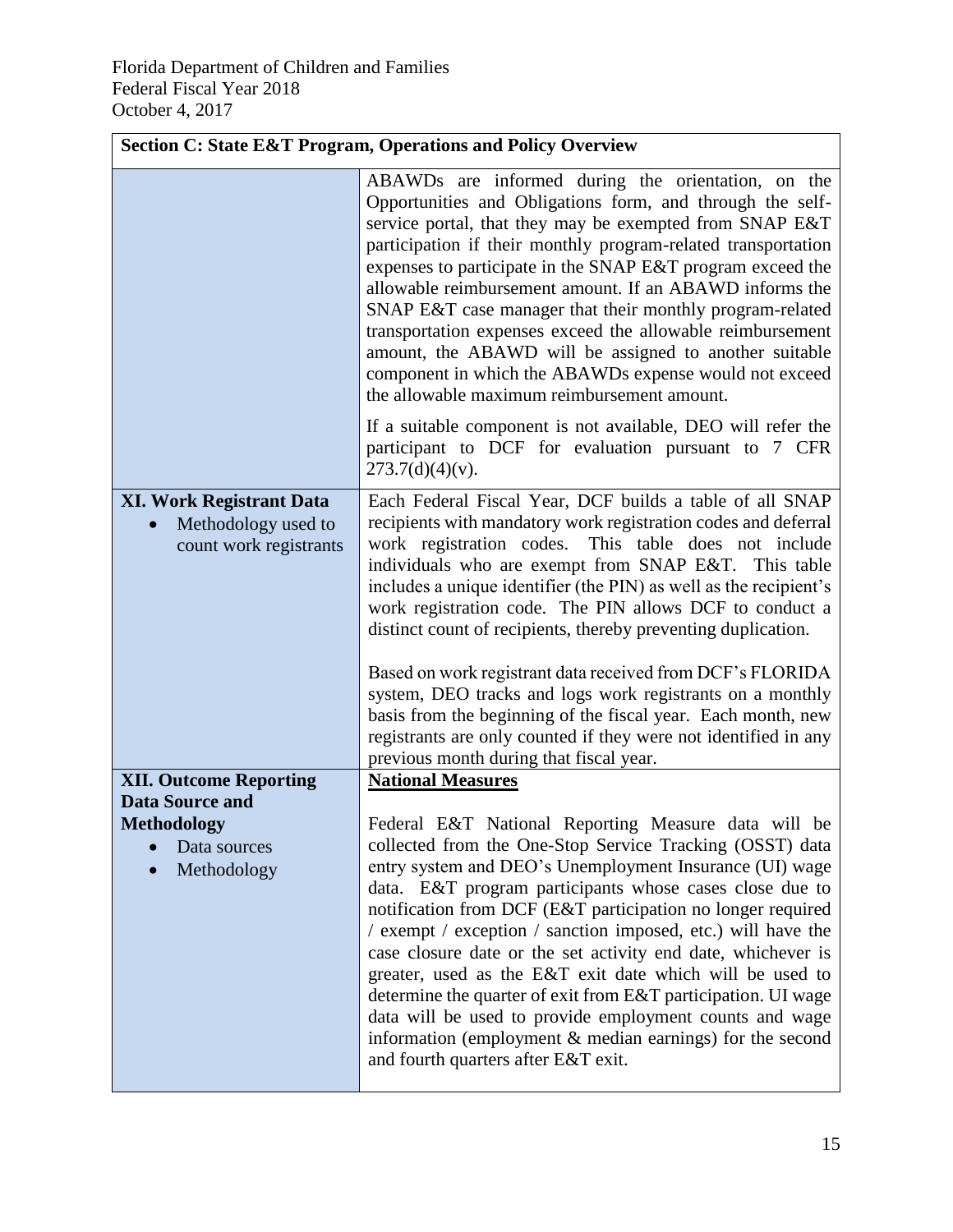Ē

| <b>Section C: State E&amp;T Program, Operations and Policy Overview</b>                                                                                                                                                                                                                                                                                                                                                                                                                                                                                                                                                                                                                                                                                                                                                                              |
|------------------------------------------------------------------------------------------------------------------------------------------------------------------------------------------------------------------------------------------------------------------------------------------------------------------------------------------------------------------------------------------------------------------------------------------------------------------------------------------------------------------------------------------------------------------------------------------------------------------------------------------------------------------------------------------------------------------------------------------------------------------------------------------------------------------------------------------------------|
| Participant characteristics, including highest educational level,<br>are collected during the assessment, and stored in the OSST<br>system. Participant characteristics are verified during E&T<br>assessment. The OSST system will be used to determine the<br>disaggregation of the number and percentage of participants<br>for each national measure. When determining the participants'<br>age category, the participants' age at E&T participation will be<br>used rather than age at E&T exit. The number and percentage<br>of participants that completed an orientation, assessment,<br>training, educational, work experience, or an on-the-job<br>training component will be calculated from the OSST system<br>when the activity outcome equals "completed" and the end<br>date is within the program year. Completion of an orientation |
| and assessment will not be included in the fourth national<br>outcome measure.<br><b>State Measures</b><br>Florida will measure the percentage of participants who<br>successfully complete qualifying activities by component<br>(outcome = completed), as referenced in <b>Section E</b> , entered<br>into the OSST data entry system that have an end date within<br>the program year.                                                                                                                                                                                                                                                                                                                                                                                                                                                            |

<span id="page-16-0"></span>

| Section D: Pledge to Serve All At-Risk ABAWDs (if applicable) State agencies wishing to        |                                   |  |  |  |
|------------------------------------------------------------------------------------------------|-----------------------------------|--|--|--|
| receive pledge funds should identify a desire to pledge and provide the following information: |                                   |  |  |  |
| Florida is not pledging to offer qualifying                                                    |                                   |  |  |  |
| I. Is the State agency pledging to offer                                                       | activities to all at-risk ABAWDs. |  |  |  |
| qualifying activities to all at-risk                                                           |                                   |  |  |  |
| <b>ABAWDs?</b>                                                                                 |                                   |  |  |  |
|                                                                                                |                                   |  |  |  |
| II. Information about the size & needs of                                                      |                                   |  |  |  |
| <b>ABAWD</b> population                                                                        | N/A                               |  |  |  |
|                                                                                                |                                   |  |  |  |
| III. The counties/areas where pledge                                                           |                                   |  |  |  |
| services will be offered                                                                       | N/A                               |  |  |  |
| IV. Estimated cost to fulfill pledge                                                           |                                   |  |  |  |
|                                                                                                | N/A                               |  |  |  |
| V. Description of State agency capacity to                                                     |                                   |  |  |  |
| serve at-risk ABAWDs                                                                           | N/A                               |  |  |  |
|                                                                                                |                                   |  |  |  |
| VI. Management controls in place to meet                                                       |                                   |  |  |  |
| pledge requirements                                                                            | N/A                               |  |  |  |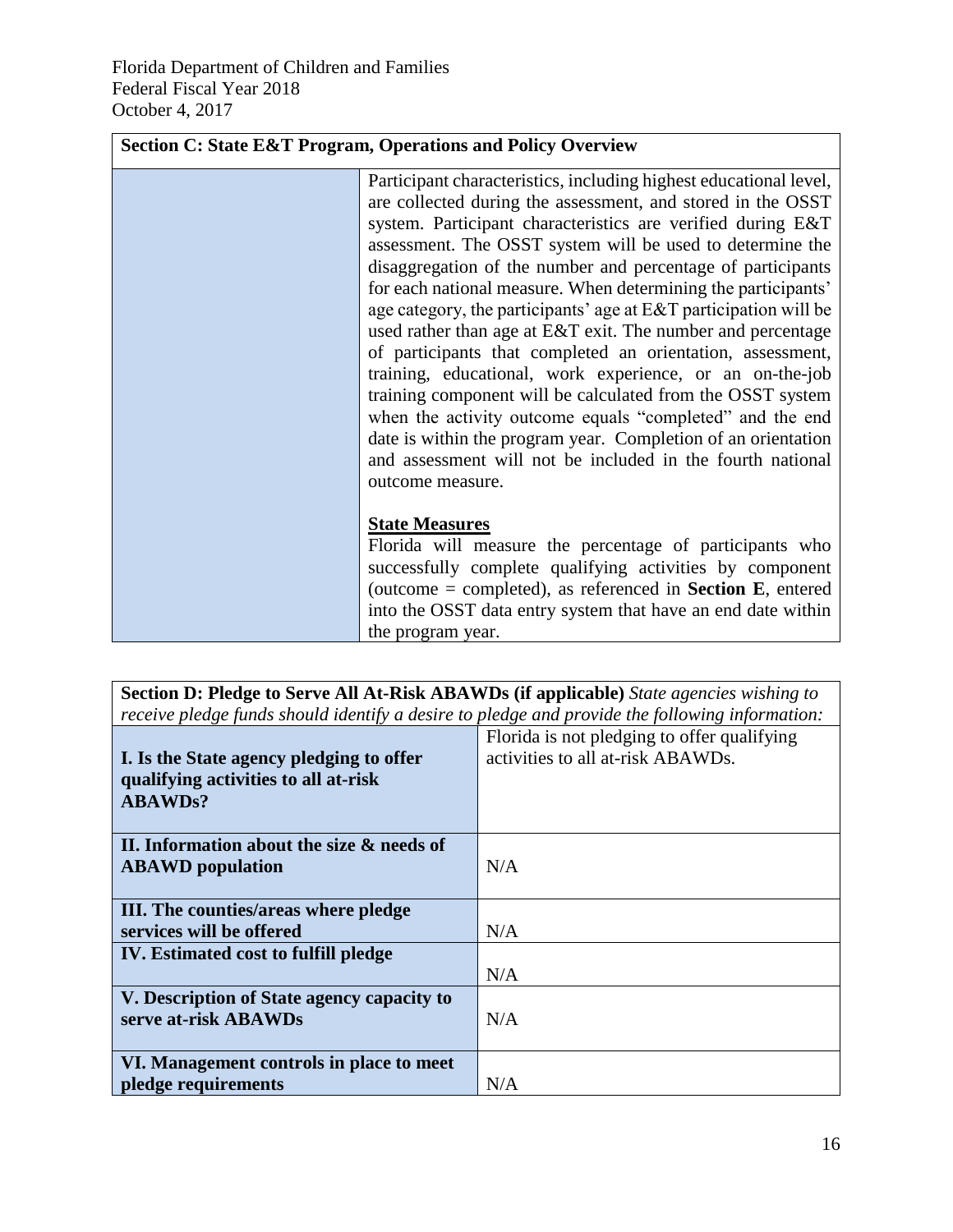| <b>Section D: Pledge to Serve All At-Risk ABAWDs (if applicable)</b> State agencies wishing to |     |  |  |  |
|------------------------------------------------------------------------------------------------|-----|--|--|--|
| receive pledge funds should identify a desire to pledge and provide the following information: |     |  |  |  |
| VII. Description of education, training and                                                    |     |  |  |  |
| workfare components State agency will                                                          | N/A |  |  |  |
| offer to meet ABAWD work requirements                                                          |     |  |  |  |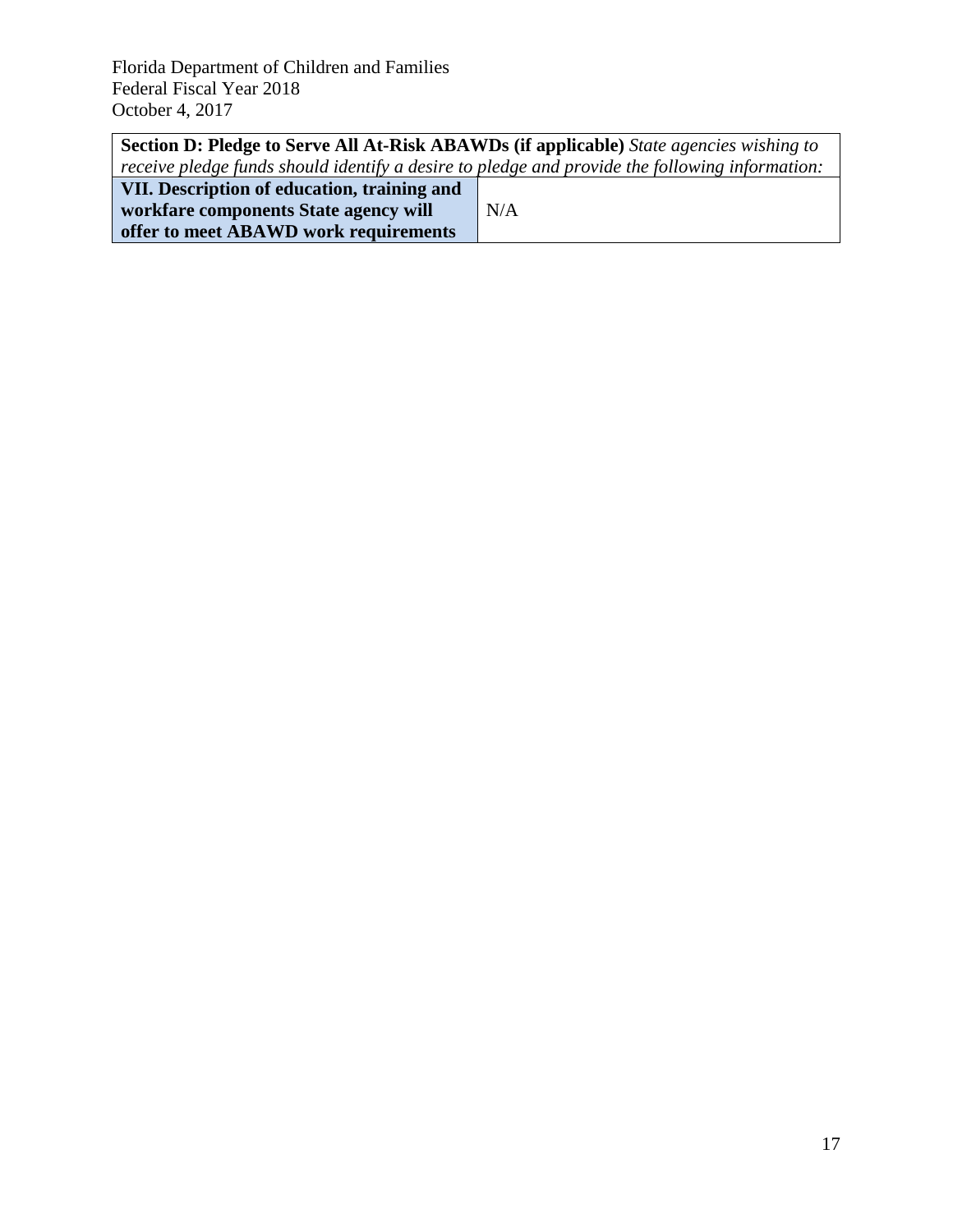## <span id="page-18-0"></span>**Section E: E&T Component Detail**

Components by Category (*Non-Education, Non-Work Components; Education Components; Work Components)*

| <b>Non-Education, Non-Work Components</b> |
|-------------------------------------------|
|-------------------------------------------|

| <b>Non-Education, Non-Work Components - Job Search*</b> |                                                                                                                                                                                                                                                                                                                                                                                                                                                                                                                                                                                                                                                                                                                                                                                                                                                                                                                                                  |                                                                |                                          |             |                                       |
|---------------------------------------------------------|--------------------------------------------------------------------------------------------------------------------------------------------------------------------------------------------------------------------------------------------------------------------------------------------------------------------------------------------------------------------------------------------------------------------------------------------------------------------------------------------------------------------------------------------------------------------------------------------------------------------------------------------------------------------------------------------------------------------------------------------------------------------------------------------------------------------------------------------------------------------------------------------------------------------------------------------------|----------------------------------------------------------------|------------------------------------------|-------------|---------------------------------------|
| <b>Description</b>                                      | Job search provides ABAWDs with meaningful assistance to seek<br>employment and improve his/her ability to get a job. Job search activities<br>may include, online or in-person submission of applications, résumé<br>submission, in-person, web-based or telephone interviews, attendance at job<br>fairs or recruiting events, and other opportunities that assist the ABAWD<br>with actively seeking employment. Per $7$ CFR $273.7(e)(1)$ , job search hours<br>are limited and may be combined with other allowable program components.<br>The allowable program components are job search training, education,<br>vocational training, work experience, WIOA, and TAA. ABAWDs may only<br>be assigned to job search for up to 39 hours per month, which is less than<br>half of the 80 hour per month ABAWD work requirement. When job search<br>and job search training are combined, the total hours assigned cannot exceed<br>39 hours. |                                                                |                                          |             |                                       |
| Geographic<br>area                                      | <b>Target audience</b><br>(e.g., homeless,<br>re-entry<br>population,<br><b>ABAWDS</b> )                                                                                                                                                                                                                                                                                                                                                                                                                                                                                                                                                                                                                                                                                                                                                                                                                                                         | <b>Anticipated</b><br>monthly<br>participants<br>(unduplicated | <b>Anticipated</b><br>monthly<br>$cost*$ | Provider(s) | <b>Reporting</b><br>measure(s) if $>$ |
| Statewide                                               |                                                                                                                                                                                                                                                                                                                                                                                                                                                                                                                                                                                                                                                                                                                                                                                                                                                                                                                                                  | count)                                                         |                                          |             | 100 participants<br>per year          |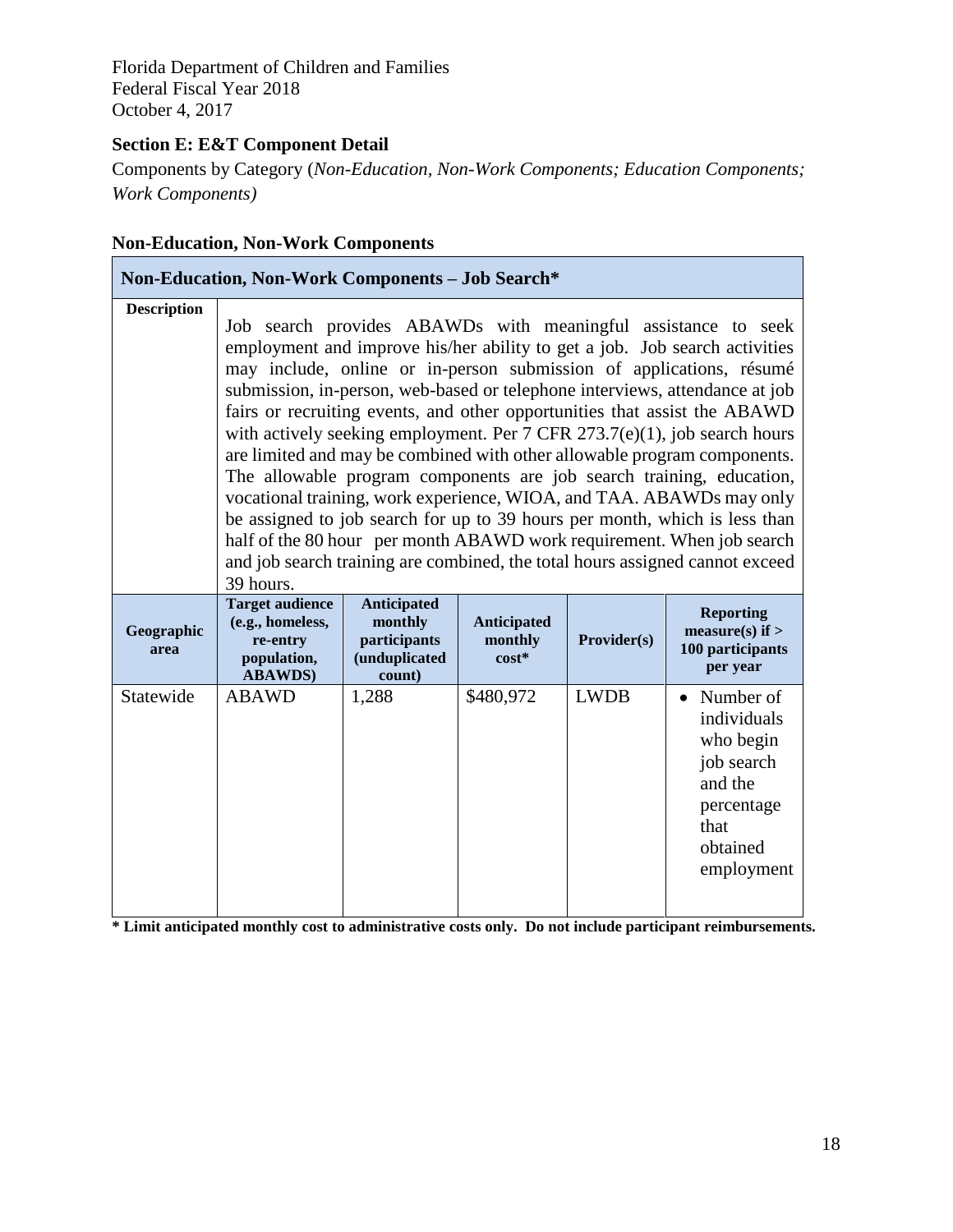## **Non-Education, Non-Work Components – Job Search Training\***

| <b>Description</b> |
|--------------------|
|--------------------|

Job search training activities assist with the development of essential employability skills for the ABAWD to secure and retain employment. Job search training activities may be conducted directly in the career centers or through community partners. ABAWDs may also be engaged in staff assisted job search training activities if required. Job search training may include, but is not limited to, workshops that address life skills, time management, soft skills, interpersonal skills, decision making, foundational courses to address basic job seeking skills, job retention skills, résumé development, appropriate dress for the workplace, and career planning. Like job search, job search training hours are limited to 39 hours or less per month, and may be combined with other allowable program components as listed in the job search description above. When job search training and job search are combined, the total hours assigned cannot exceed 39 hours.

| Geographic<br>area | <b>Target audience</b><br>(e.g., homeless,<br>re-entry<br>population,<br><b>ABAWDS</b> ) | <b>Anticipated</b><br>monthly<br>participants<br>(unduplicated<br>count) | <b>Anticipated</b><br>monthly<br>$cost*$ | <b>Provider(s)</b> | <b>Reporting</b><br>measure(s) if $>$<br>100 participants<br>per year                                                 |
|--------------------|------------------------------------------------------------------------------------------|--------------------------------------------------------------------------|------------------------------------------|--------------------|-----------------------------------------------------------------------------------------------------------------------|
| Statewide          | <b>ABAWD</b>                                                                             | 95                                                                       | \$35,444                                 | <b>LWDB</b>        | • Number of<br>individuals<br>who begin<br>job search<br>training and<br>percentage<br>that<br>obtained<br>employment |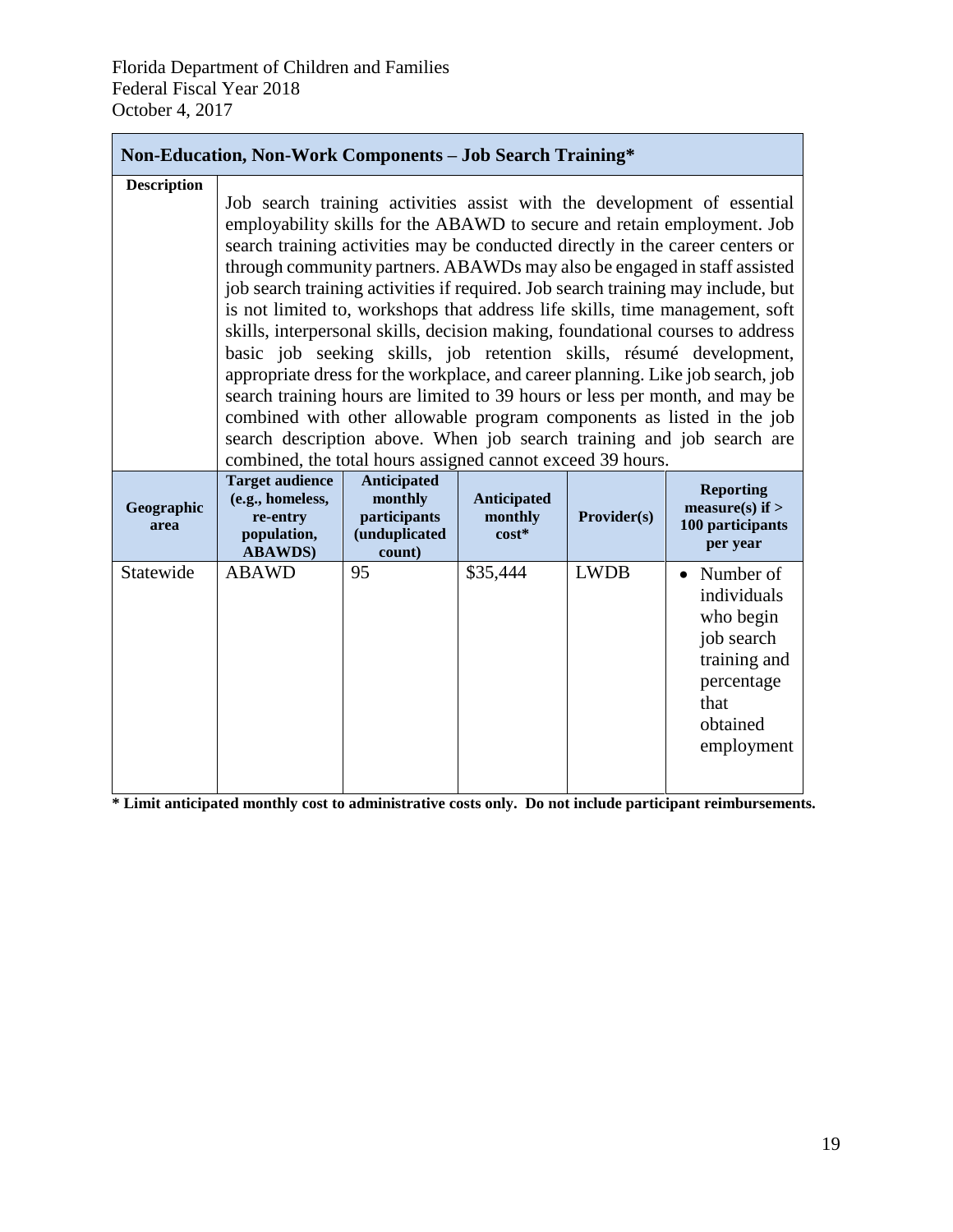# **Education Components**

|                    | <b>Education Components - Basic Education</b>                                                                                                                                                                                                                                                                                                                                                                                                                                                                                                                                                                                                                                                                                                                                                                                                                                                                                                     |
|--------------------|---------------------------------------------------------------------------------------------------------------------------------------------------------------------------------------------------------------------------------------------------------------------------------------------------------------------------------------------------------------------------------------------------------------------------------------------------------------------------------------------------------------------------------------------------------------------------------------------------------------------------------------------------------------------------------------------------------------------------------------------------------------------------------------------------------------------------------------------------------------------------------------------------------------------------------------------------|
| <b>Description</b> | Basic education services are academic instruction and education services<br>below the postsecondary level that increase the ABAWDs ability to:                                                                                                                                                                                                                                                                                                                                                                                                                                                                                                                                                                                                                                                                                                                                                                                                    |
|                    | Read, write, and speak English<br>Perform math or other activities necessary for the attainment of a<br>$\bullet$<br>secondary school diploma or equivalent<br>Transition to post-secondary education and training, and<br>Obtain employment (WIOA Title II sec. 203).<br>$\bullet$                                                                                                                                                                                                                                                                                                                                                                                                                                                                                                                                                                                                                                                               |
|                    | Allowable education activities may include, but are not limited to:                                                                                                                                                                                                                                                                                                                                                                                                                                                                                                                                                                                                                                                                                                                                                                                                                                                                               |
|                    | <b>Adult Basic education</b><br>$\bullet$<br>Remedial education<br>$\bullet$<br>High school completion or General Education Development<br>$\bullet$<br>Post-secondary education<br>$\bullet$<br><b>English for Speakers of Other Languages</b><br>$\bullet$                                                                                                                                                                                                                                                                                                                                                                                                                                                                                                                                                                                                                                                                                      |
|                    | In Florida, secondary and post-secondary education and training programs<br>are not automatically covered by state or federal funds. One hundred percent<br>SNAP E&T funds may be used to cover the costs of education, develop a<br>program component, or to pay for the costs associated with an education<br>program to include, but not limited to, providers on the Eligible Training<br>Provider List (ETPL). One hundred percent E&T funds do not supplant<br>nonfederal funds for existing educational services. Expenses for operating<br>educational/training components may not be authorized for costs that exceed<br>the normal costs of services provided to persons not participating in SNAP<br>E&T programs. Educational expenses will not be paid for training that is<br>normally available to the public at no cost. Expenses will not be in excess<br>of what the general public pays, and will be necessary and reasonable. |
|                    | One hundred percent funds will only be expended if:<br>Federal funds are not used to supplant other funding.<br>The ABAWD has attempted to secure federal assistance (not<br>including loans) such as the Pell Grant, and the funds are not                                                                                                                                                                                                                                                                                                                                                                                                                                                                                                                                                                                                                                                                                                       |
|                    | available or the ABAWD was not eligible for the funds.<br>The education program costs are associated with the SNAP E&T<br>program engagement.                                                                                                                                                                                                                                                                                                                                                                                                                                                                                                                                                                                                                                                                                                                                                                                                     |
|                    | ABAWDs who self-enroll in education programs prior to being referred to<br>the SNAP E&T program may continue to participate in the program and<br>meet the program requirements, but costs associated with the education                                                                                                                                                                                                                                                                                                                                                                                                                                                                                                                                                                                                                                                                                                                          |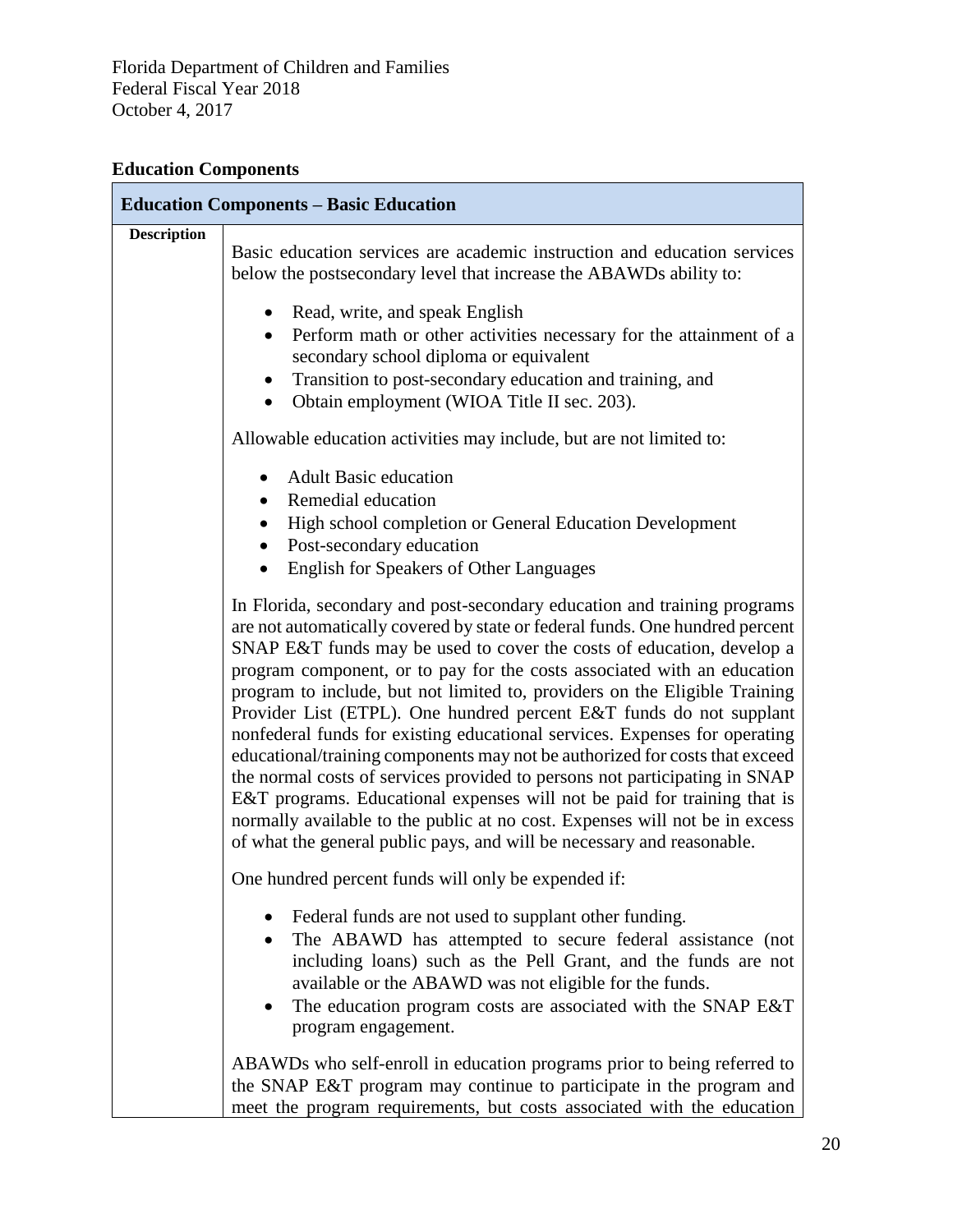|                    | activity (such as tuition, books, uniforms, etc.) will not be covered using<br>SNAP E&T funds. However, SNAP E&T funds may be used to pay for such<br>costs for subsequent semesters if the participant has attempted to secure<br>federal financial aid, but is not eligible.<br>ABAWDs assigned to education components may be allowed one hour of<br>study time for each hour of class time completed, as long as verification is<br>provided of the actual time spent in the classroom. |                                                                          |                                   |                    |                                                                                                                                |
|--------------------|---------------------------------------------------------------------------------------------------------------------------------------------------------------------------------------------------------------------------------------------------------------------------------------------------------------------------------------------------------------------------------------------------------------------------------------------------------------------------------------------|--------------------------------------------------------------------------|-----------------------------------|--------------------|--------------------------------------------------------------------------------------------------------------------------------|
| Geographic<br>area | <b>Target</b><br>audience (e.g.,<br>homeless,<br><b>ABAWDS</b> )                                                                                                                                                                                                                                                                                                                                                                                                                            | <b>Anticipated</b><br>monthly<br>participants<br>(unduplicated<br>count) | Anticipated<br>monthly<br>$cost*$ | <b>Provider(s)</b> | <b>Reporting</b><br>measure(s) if $>$<br>100 participants<br>per year                                                          |
| Statewide          | <b>ABAWD</b>                                                                                                                                                                                                                                                                                                                                                                                                                                                                                | 1,090                                                                    | \$407,054                         | <b>LWDB</b>        | • Number of<br>individuals<br>that begin<br>basic<br>education<br>services and<br>percentage<br>that<br>obtained<br>employment |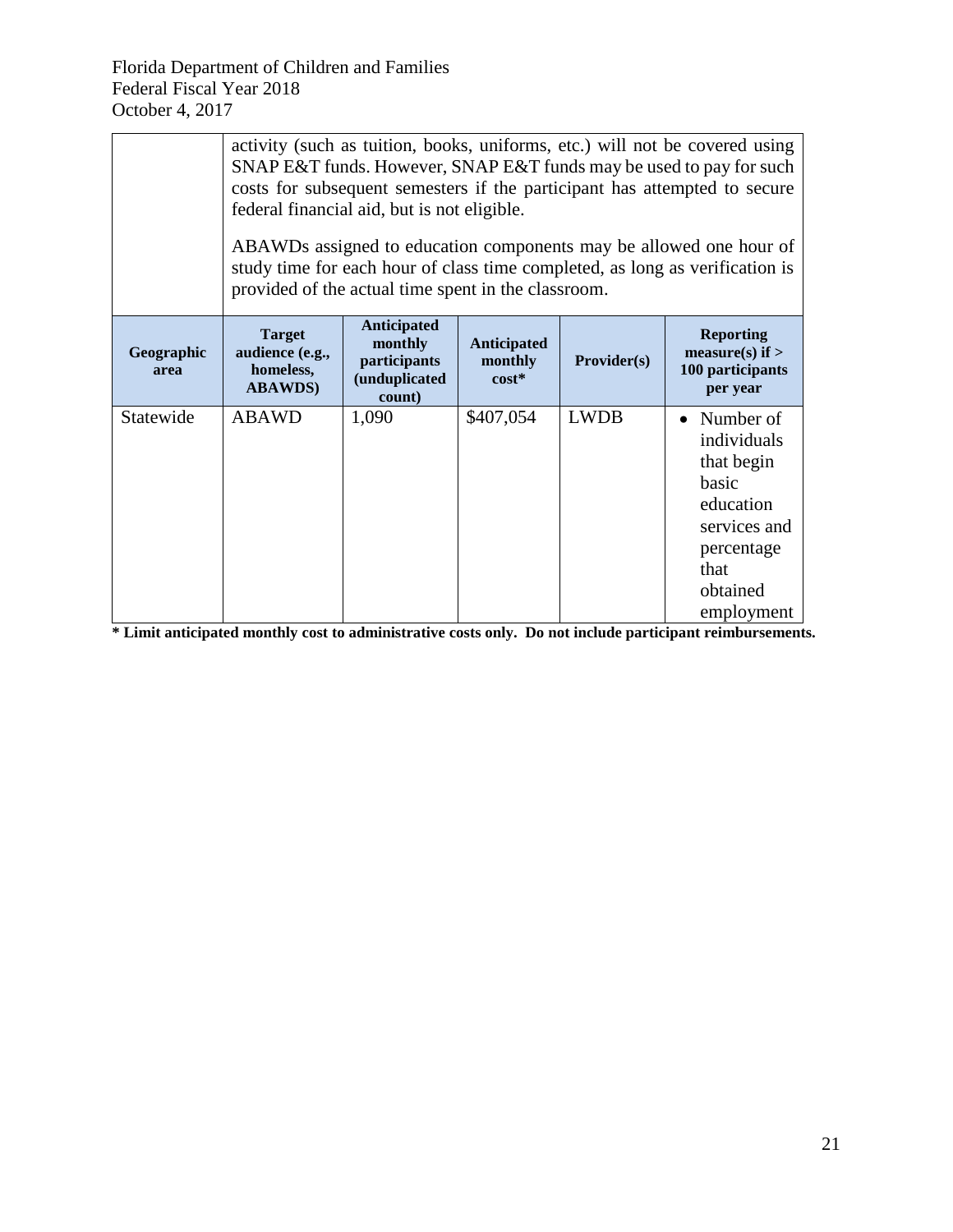|                    | <b>Education Components - Vocational Training/TAA</b>                                                                                                                                                                                                                                                                    |                                                                                                                                                                                                                                               |                                 |             |                                                                                                                                                                                                                                                                                                                                                                                                                                                                                                                                                                                                                                                                                                                                            |  |
|--------------------|--------------------------------------------------------------------------------------------------------------------------------------------------------------------------------------------------------------------------------------------------------------------------------------------------------------------------|-----------------------------------------------------------------------------------------------------------------------------------------------------------------------------------------------------------------------------------------------|---------------------------------|-------------|--------------------------------------------------------------------------------------------------------------------------------------------------------------------------------------------------------------------------------------------------------------------------------------------------------------------------------------------------------------------------------------------------------------------------------------------------------------------------------------------------------------------------------------------------------------------------------------------------------------------------------------------------------------------------------------------------------------------------------------------|--|
| Description        | Vocational training provides an opportunity for ABAWDs to participate in<br>specific training to gain knowledge, skills, and competencies required for<br>particular occupations or trades. Vocational training activities may be<br>combined with job search or job search training, or other qualifying<br>components. |                                                                                                                                                                                                                                               |                                 |             |                                                                                                                                                                                                                                                                                                                                                                                                                                                                                                                                                                                                                                                                                                                                            |  |
|                    | Training through the TAA program may be available for ABAWDs who<br>meet TAA program eligibility.                                                                                                                                                                                                                        |                                                                                                                                                                                                                                               |                                 |             |                                                                                                                                                                                                                                                                                                                                                                                                                                                                                                                                                                                                                                                                                                                                            |  |
|                    |                                                                                                                                                                                                                                                                                                                          |                                                                                                                                                                                                                                               |                                 |             | One hundred percent funds will only be expended for vocational training if:                                                                                                                                                                                                                                                                                                                                                                                                                                                                                                                                                                                                                                                                |  |
|                    |                                                                                                                                                                                                                                                                                                                          | Federal funds are not used to supplant other funding.<br>available or the ABAWD was not eligible for the funds.<br>has attempted to secure federal financial aid, but is not eligible.<br>provided of the actual time spent in the classroom. |                                 |             | The ABAWD has attempted to secure federal assistance (not<br>including loans) such as the Pell Grant, and the funds are not<br>The costs are associated with the SNAP E&T program engagement.<br>ABAWDs who self-enroll in vocational training prior to being referred to<br>the SNAP E&T program may participate in the program, but costs<br>associated with the education activity (such as tuition, books, uniforms, etc.)<br>will not be covered using SNAP E&T funds. However, SNAP E&T funds<br>may be used to pay for such costs for subsequent semesters if the participant<br>ABAWDs assigned to education components may be allowed one hour of<br>study time for each hour of class time completed, as long as verification is |  |
| Geographic<br>area | <b>Target</b><br>audience (e.g.,<br>homeless,<br><b>ABAWDS</b> )                                                                                                                                                                                                                                                         | <b>Anticipated</b><br>monthly<br>participants<br>(unduplicated<br>count)                                                                                                                                                                      | Anticipated<br>monthly<br>cost* | Provider(s) | <b>Reporting</b><br>measure(s) if $>$<br>100 participants<br>per year                                                                                                                                                                                                                                                                                                                                                                                                                                                                                                                                                                                                                                                                      |  |
| Statewide          | <b>ABAWD</b>                                                                                                                                                                                                                                                                                                             | 50                                                                                                                                                                                                                                            | \$18,782                        | <b>LWDB</b> | Number of<br>$\bullet$<br>individuals<br>who begin<br>vocational<br>training and<br>percentage<br>that<br>obtained<br>employment                                                                                                                                                                                                                                                                                                                                                                                                                                                                                                                                                                                                           |  |

**\* Limit anticipated monthly cost to administrative costs only. Do not include participant reimbursements.**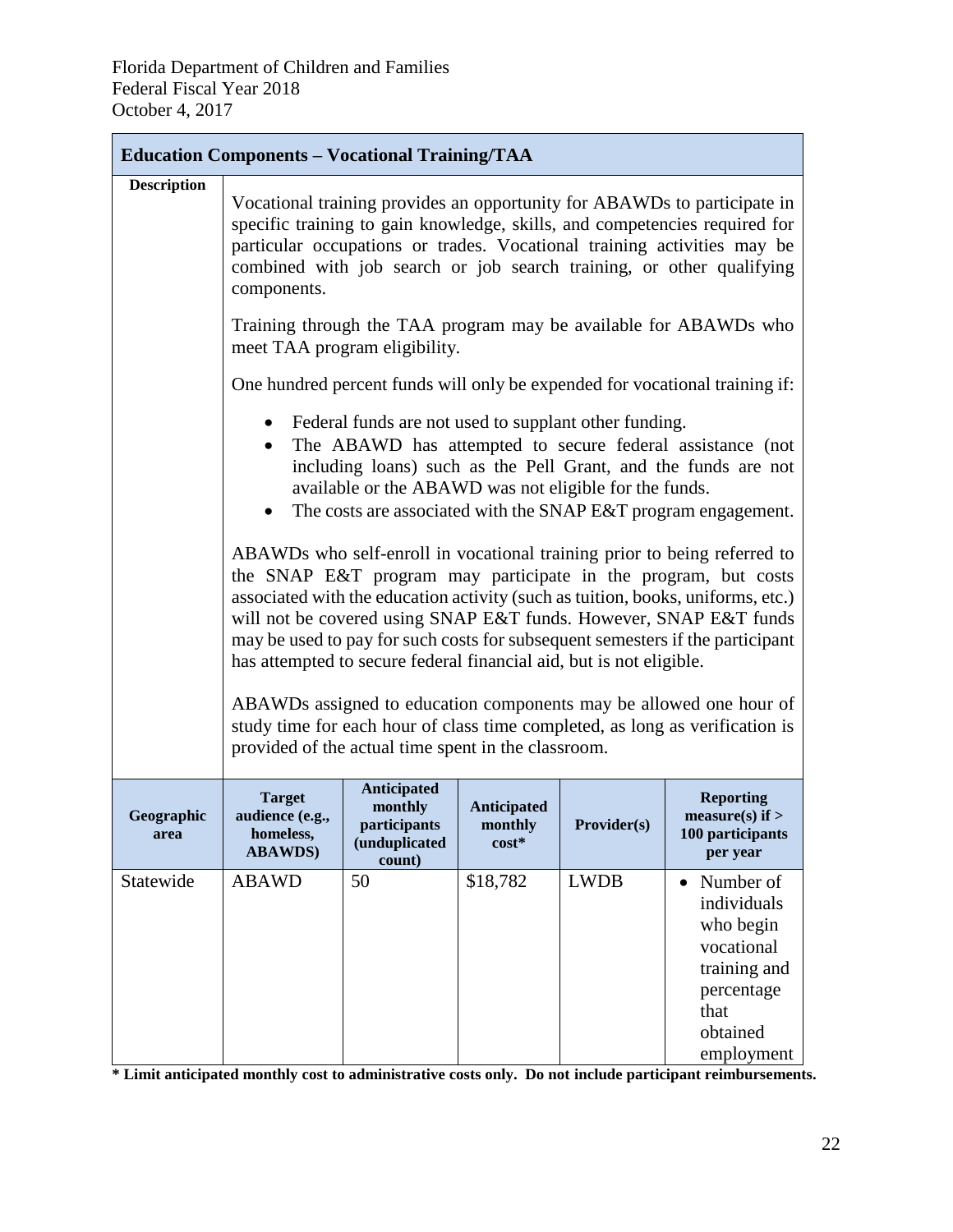| <b>Education Components – WIOA</b> |                                                                                                                                                                                                                                                                                                                                                                                                                                                                                                                                                                                                                                                |                                                                          |                                          |             |                                                                                                                            |  |
|------------------------------------|------------------------------------------------------------------------------------------------------------------------------------------------------------------------------------------------------------------------------------------------------------------------------------------------------------------------------------------------------------------------------------------------------------------------------------------------------------------------------------------------------------------------------------------------------------------------------------------------------------------------------------------------|--------------------------------------------------------------------------|------------------------------------------|-------------|----------------------------------------------------------------------------------------------------------------------------|--|
| <b>Description</b>                 | The Workforce Innovation and Opportunity Act provides activities to<br>enhance basic core skills to reduce barriers to employment for low income<br>adults and youth through training and education services. WIOA services<br>may include assessments, development of employment plans, soft skills<br>workshops, on the job training, apprenticeships, and other support services.<br>The cost the state expects to incur to operate the WIOA component will<br>cover SNAP E&T related case management of ABAWDs who are co-<br>enrolled in the WIOA program. Services paid using SNAP E&T funds are<br>not available to the general public. |                                                                          |                                          |             |                                                                                                                            |  |
| Geographic<br>area                 | <b>Target</b><br>audience (e.g.,<br>homeless,<br><b>ABAWDS</b> )                                                                                                                                                                                                                                                                                                                                                                                                                                                                                                                                                                               | <b>Anticipated</b><br>monthly<br>participants<br>(unduplicated<br>count) | <b>Anticipated</b><br>monthly<br>$cost*$ | Provider(s) | <b>Reporting</b><br>measure(s) if $>$<br>100 participants<br>per year                                                      |  |
| Statewide                          | <b>ABAWD</b>                                                                                                                                                                                                                                                                                                                                                                                                                                                                                                                                                                                                                                   | 11                                                                       | \$4,039                                  | <b>LWDB</b> | • Number of<br>individuals<br>who begin<br><b>WIOA</b><br>component<br>and<br>percentage<br>that<br>obtained<br>employment |  |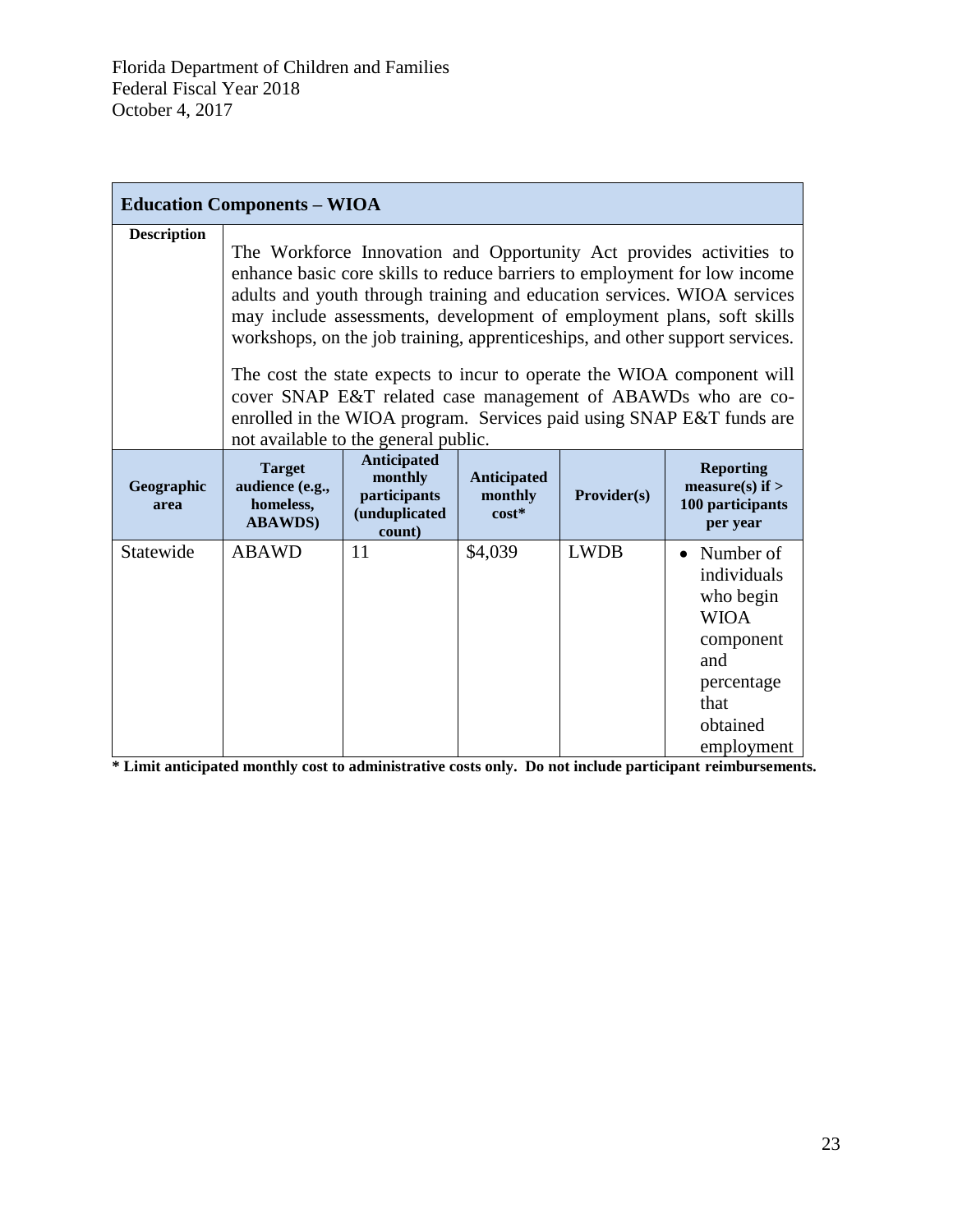## **Work Components**

|                    | <b>Work Components - Work Experience</b>                         |                                                                                                                                                                                                                                                                                                                                                                                                                                                                                                                                                                                                                                                                                                                                                                                                                                                                                                                                                                                                                          |                                          |             |                                                                                                                      |  |  |  |
|--------------------|------------------------------------------------------------------|--------------------------------------------------------------------------------------------------------------------------------------------------------------------------------------------------------------------------------------------------------------------------------------------------------------------------------------------------------------------------------------------------------------------------------------------------------------------------------------------------------------------------------------------------------------------------------------------------------------------------------------------------------------------------------------------------------------------------------------------------------------------------------------------------------------------------------------------------------------------------------------------------------------------------------------------------------------------------------------------------------------------------|------------------------------------------|-------------|----------------------------------------------------------------------------------------------------------------------|--|--|--|
| <b>Description</b> | LWDB.                                                            | Work experience connects ABAWDs with employers to build job related<br>skills through practical experience or training at a worksite. In lieu of wages,<br>ABAWDs receive compensation in the form of their household's monthly<br>food assistance allotment. Work experience may be combined with job<br>search, job search training, or other qualifying component.<br>Worksites and worksite agreements are developed and executed by the<br>LWDB. Each LWDB has signed a grantee/sub-grantee agreement with DEO<br>that guides service delivery and requiring data exchanges such as reporting<br>participation hours in the OSST system. Florida Statute 445.009 provides<br>workers compensation for participants in work experience funded via<br>federal programs, such as SNAP E&T.<br>An ABAWD may identify a worksite that has not yet been developed by the<br>LWDB. However, the ABAWD will not be assigned to work experience at<br>the worksite until an agreement with the site has been executed by the |                                          |             |                                                                                                                      |  |  |  |
| Geographic<br>area | <b>Target</b><br>audience (e.g.,<br>homeless,<br><b>ABAWDS</b> ) | <b>Anticipated</b><br>monthly<br>participants<br>(unduplicated<br>count)                                                                                                                                                                                                                                                                                                                                                                                                                                                                                                                                                                                                                                                                                                                                                                                                                                                                                                                                                 | <b>Anticipated</b><br>monthly<br>$cost*$ | Provider(s) | <b>Reporting</b><br>measure(s) if $>$<br>100 participants<br>per year                                                |  |  |  |
| Statewide          | <b>ABAWD</b>                                                     | 170                                                                                                                                                                                                                                                                                                                                                                                                                                                                                                                                                                                                                                                                                                                                                                                                                                                                                                                                                                                                                      | \$63,517                                 | <b>LWDB</b> | • Number of<br>individuals<br>who begin<br>work<br>experience<br>and<br>percentage<br>that<br>obtained<br>employment |  |  |  |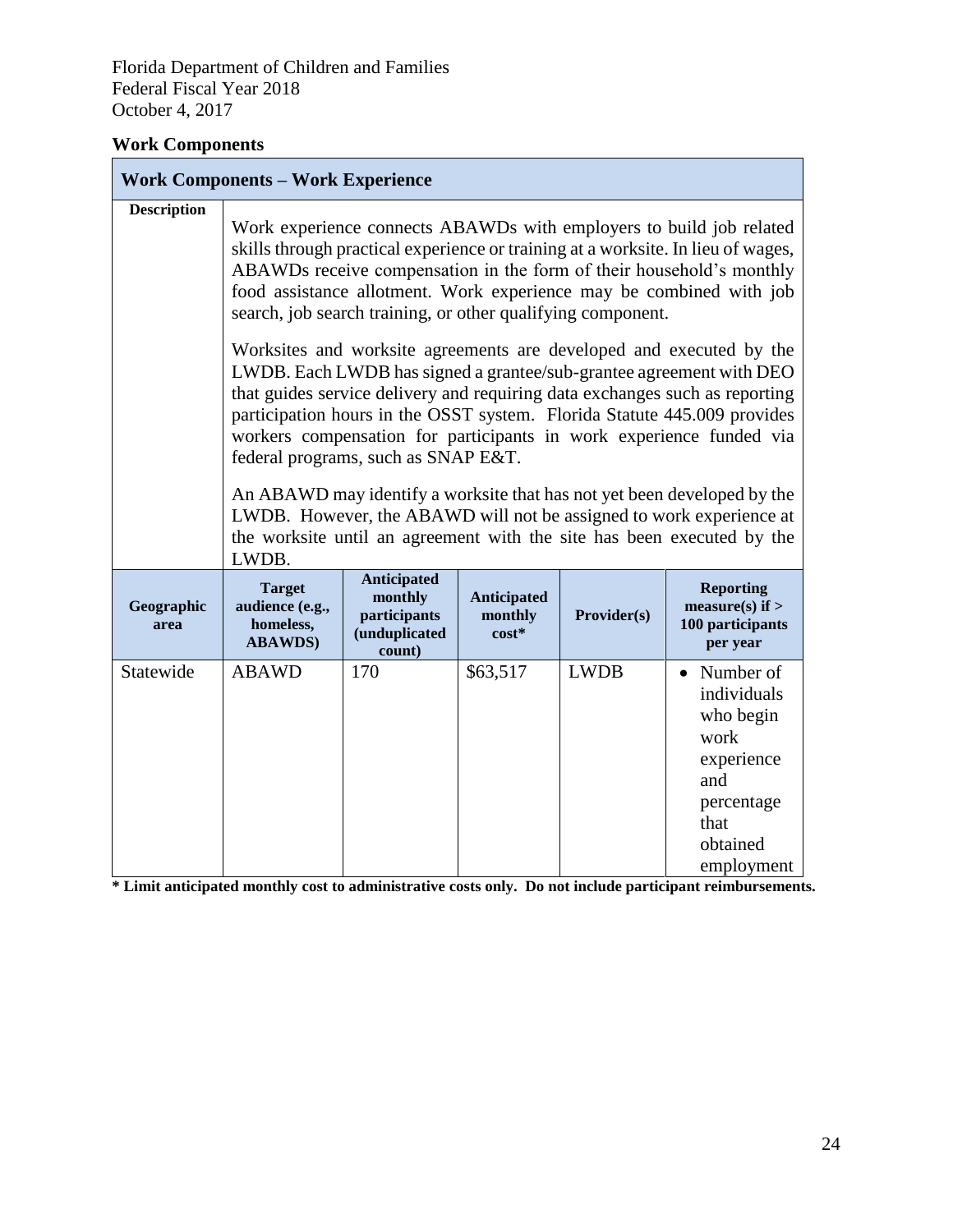<span id="page-25-0"></span>

| <b>Section F: Estimated Participant Levels</b>         |                  |
|--------------------------------------------------------|------------------|
| I. Anticipated number of work registrants in the       |                  |
| State during the Federal FY (unduplicated count):      | 993,037          |
| <b>II. Estimated Number of Work Registrants Exempt</b> |                  |
| from E&T                                               | 773,508          |
| List below planned State option exemption categories   |                  |
| and the number of work registrants expected to be      |                  |
| included in each during the Federal FY                 |                  |
| Mandatory registrant not head of household<br>1.       |                  |
| Mandatory head of household (includes TCA teen<br>2.   |                  |
| parent                                                 |                  |
| Illness (medical limitation)<br>3.<br>Remote           |                  |
| 4.<br><b>Confirmed Pregnancy</b><br>5.                 |                  |
| Transportation unavailable for over 2 hours<br>6.      |                  |
| Extreme comm. Or lang. limitation<br>7.                |                  |
| Circumstances beyond control<br>8.                     |                  |
| Lack of child care for ages 6 to 12 years old<br>9.    |                  |
| 10. One-month certification                            |                  |
| 11. ABAWD with indicator 'N' mandatory                 |                  |
| FSET/ABAWD only                                        |                  |
| 12. ABAWD with indicator 'N' mandatory refugee         |                  |
| referral                                               |                  |
| III. Percent of all work registrants exempt from       | 77.9%            |
| E&T (line II/line I)                                   |                  |
| IV. Anticipated number of mandatory E&T                |                  |
| participants (line $I$ – line II)                      | 219,529          |
| V. Anticipated number of voluntary E&T                 |                  |
| participants                                           | $\boldsymbol{0}$ |
| VI. Anticipated number of ABAWDs in the State          |                  |
| during the Federal FY                                  | 219,529          |
| VII. Anticipated number of ABAWDs in waived            |                  |
| areas of the State during the Federal FY               | $\boldsymbol{0}$ |
| <b>VIII. Anticipated number of ABAWDs to be</b>        |                  |
| exempted under the State's 15 percent ABAWD            |                  |
| exemption allowance during the Federal FY              | $\boldsymbol{0}$ |
|                                                        |                  |
| IX. Number of potential at-risk ABAWDs expected        |                  |
| in the State during the Federal FY (line VI-(lines     |                  |
| VII+VIII)                                              | 219,529          |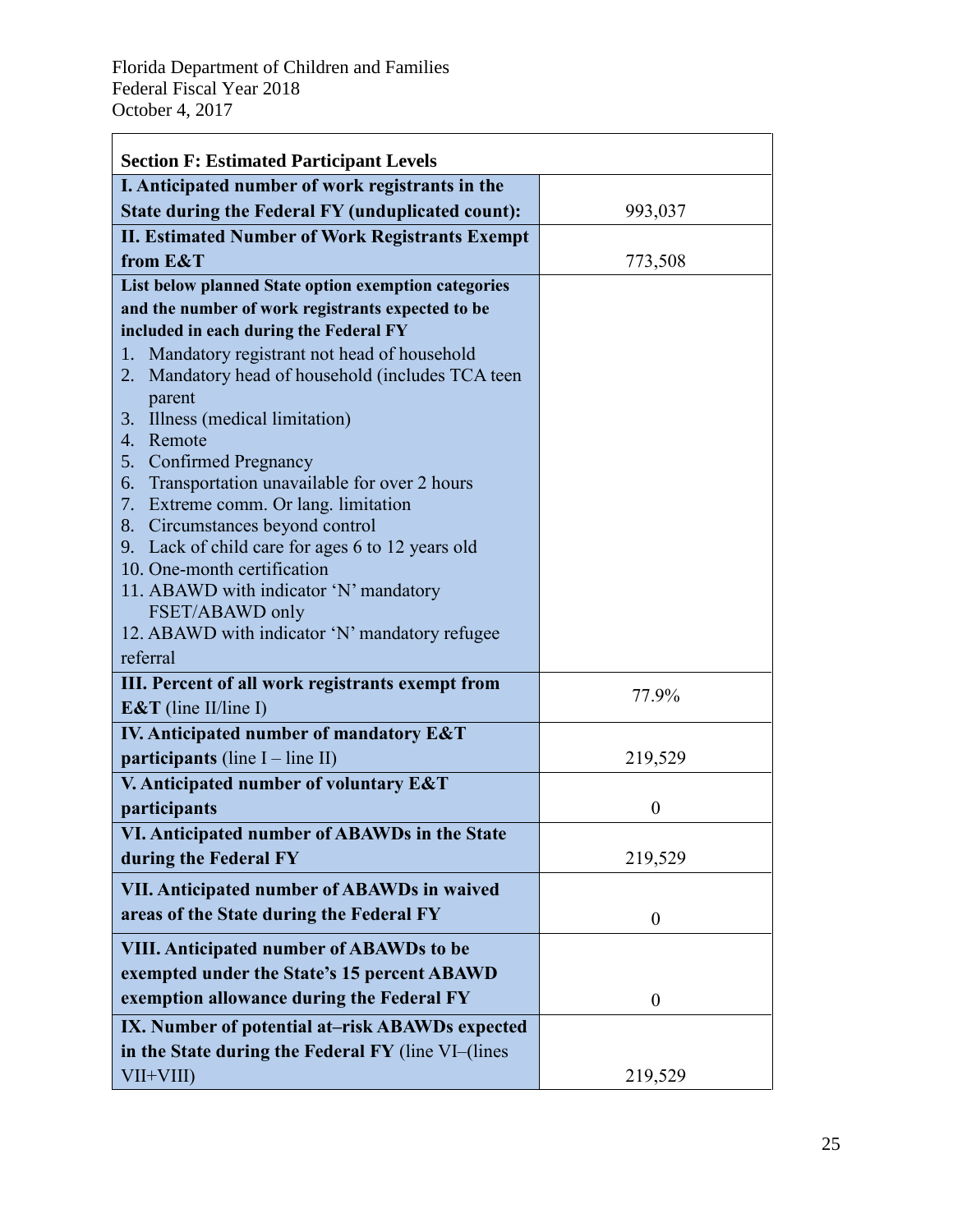<span id="page-26-0"></span>

| <b>Section G: Summary of Partnerships and/or Contracts</b>                                                                  |                                                                                                               |                                              |                                                                   |                   |                                         |  |
|-----------------------------------------------------------------------------------------------------------------------------|---------------------------------------------------------------------------------------------------------------|----------------------------------------------|-------------------------------------------------------------------|-------------------|-----------------------------------------|--|
| Partner/<br><b>Contractor</b>                                                                                               | <b>Nature of</b><br><b>Contract</b><br>(Consulting,<br><b>Data</b><br>Analysis,<br>E&T<br>Services,<br>Other) | <b>Total</b><br><b>Admin</b><br><b>Costs</b> | <b>Total Participant</b><br><b>Reimbursements</b><br><b>Costs</b> | <b>Total Cost</b> | $%$ of<br><b>Total</b><br><b>Budget</b> |  |
| Workforce<br>Escarosa,<br>Inc. (DBA<br>CareerSource<br>Escarosa)                                                            | <b>E&amp;T</b> Services                                                                                       | \$183,454                                    | \$0                                                               | \$183,454         | 1.12%                                   |  |
| Okaloosa-<br><b>Walton Jobs</b><br>and Education<br>Partnership,<br>Inc. (DBA<br><b>CareerSource</b><br>Okaloosa<br>Walton) | <b>E&amp;T</b> Services                                                                                       | \$75,000                                     | \$0                                                               | \$75,000          | 0.46%                                   |  |
| Chipola<br>Regional<br>Workforce<br>Development<br>Board, Inc.<br>(DBA<br>CareerSource<br>Chipola)                          | <b>E&amp;T</b> Services                                                                                       | \$75,000                                     | \$0                                                               | \$75,000          | 0.46%                                   |  |
| <b>Gulf Coast</b><br>Workforce<br>Development<br>Board, Inc.<br>(DBA<br>CareerSource<br>Gulf Coast)                         | <b>E&amp;T</b> Services                                                                                       | \$134,921                                    | \$0                                                               | \$134,921         | 0.83%                                   |  |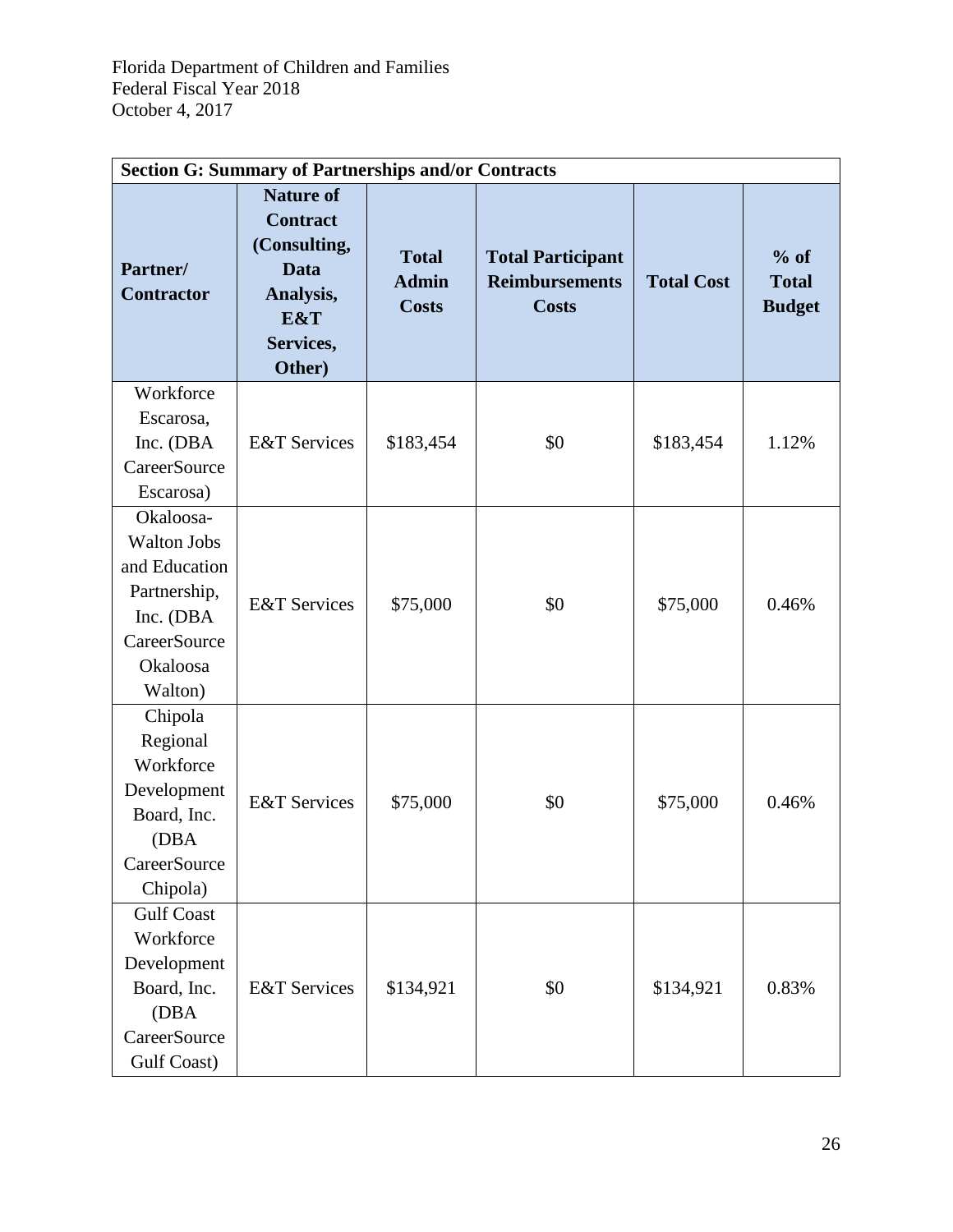| <b>Big Bend</b>     |                         |           |     |           |       |
|---------------------|-------------------------|-----------|-----|-----------|-------|
| Jobs and            |                         |           |     |           |       |
| Education           |                         |           |     |           |       |
| Council, Inc.       | <b>E&amp;T</b> Services | \$226,163 | \$0 | \$226,163 | 1.39% |
| (DBA                |                         |           |     |           |       |
| CareerSource        |                         |           |     |           |       |
| Capital             |                         |           |     |           |       |
| Region)             |                         |           |     |           |       |
| North Florida       |                         |           |     |           |       |
| Workforce           |                         |           |     |           |       |
| Development         |                         |           |     |           |       |
| Board, Inc.         | <b>E&amp;T</b> Services |           | \$0 |           | 0.46% |
| (DBA                |                         | \$75,000  |     | \$75,000  |       |
| CareerSource        |                         |           |     |           |       |
| North               |                         |           |     |           |       |
| Florida)            |                         |           |     |           |       |
| Florida             |                         |           |     |           |       |
| Crown               |                         |           |     |           |       |
| Workforce           |                         |           |     |           |       |
| Board, Inc.         | <b>E&amp;T</b> Services |           | \$0 |           | 0.46% |
| (DBA                |                         | \$75,000  |     | \$75,000  |       |
| <b>CareerSource</b> |                         |           |     |           |       |
| Florida             |                         |           |     |           |       |
| Crown)              |                         |           |     |           |       |
| <b>First Coast</b>  |                         |           |     |           |       |
| Workforce           |                         |           |     |           |       |
| Development,        |                         |           |     |           |       |
| Inc. (DBA           | <b>E&amp;T</b> Services | \$831,852 | \$0 | \$831,852 | 5.10% |
| CareerSource        |                         |           |     |           |       |
| Northeast           |                         |           |     |           |       |
| Florida)            |                         |           |     |           |       |
| Alachua/Brad        |                         |           |     |           |       |
| ford Regional       |                         |           |     |           |       |
| Workforce           |                         |           |     |           |       |
| Board (DBA          | <b>E&amp;T</b> Services | \$282,461 | \$0 | \$282,461 | 1.73% |
| CareerSource        |                         |           |     |           |       |
| North Central       |                         |           |     |           |       |
| Florida)            |                         |           |     |           |       |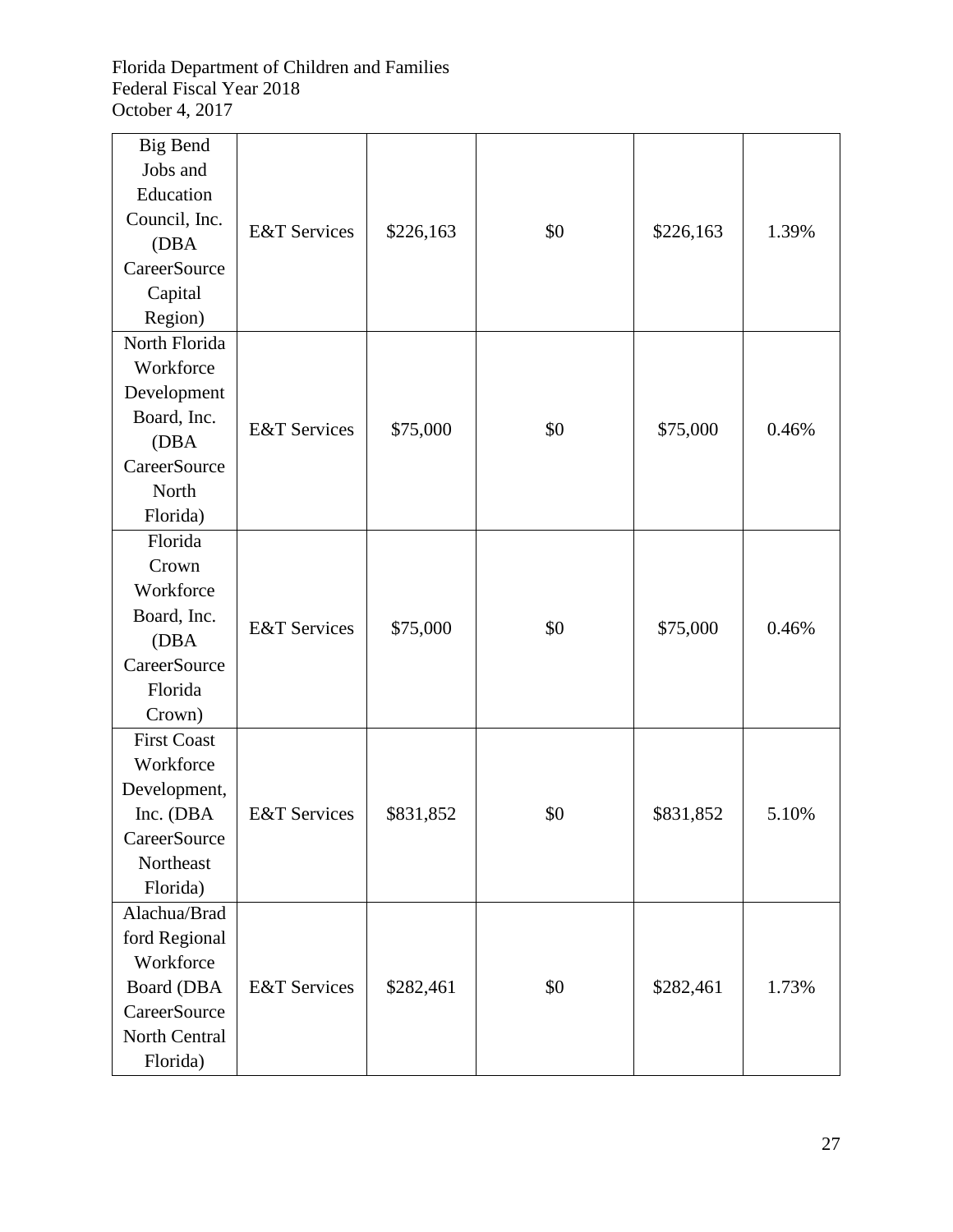| Citrus Levy         |                         |             |     |             |       |
|---------------------|-------------------------|-------------|-----|-------------|-------|
| Marion              |                         |             |     |             |       |
| Workforce           |                         |             |     |             |       |
| Development         |                         |             |     |             |       |
| Board, Inc.         | <b>E&amp;T</b> Services | \$366,908   | \$0 | \$366,908   | 2.25% |
| (DBA                |                         |             |     |             |       |
| CareerSource        |                         |             |     |             |       |
| Citrus Levy         |                         |             |     |             |       |
| Marion)             |                         |             |     |             |       |
| Workforce           |                         |             |     |             |       |
| Development         |                         |             |     |             |       |
| Board of            |                         |             |     |             |       |
| Flagler and         |                         |             |     |             |       |
| Volusia             | <b>E&amp;T</b> Services |             | \$0 | \$330,993   | 2.03% |
| Counties, Inc.      |                         | \$330,993   |     |             |       |
| (DBA                |                         |             |     |             |       |
| <b>CareerSource</b> |                         |             |     |             |       |
| Flagler             |                         |             |     |             |       |
| Volusia)            |                         |             |     |             |       |
| Central             |                         |             |     |             |       |
| Florida             |                         |             |     |             |       |
| Regional            |                         |             |     |             |       |
| Workforce           |                         |             |     |             |       |
| Development         | <b>E&amp;T</b> Services |             | \$0 |             | 7.25% |
| Board Inc.          |                         | \$1,183,229 |     | \$1,183,229 |       |
| (DBA                |                         |             |     |             |       |
| CareerSource        |                         |             |     |             |       |
| Central             |                         |             |     |             |       |
| Florida)            |                         |             |     |             |       |
| <b>Brevard</b>      |                         |             |     |             |       |
| Workforce           |                         |             |     |             |       |
| Development,        | <b>E&amp;T</b> Services |             |     |             |       |
| Inc. (DBA           |                         | \$209,661   | \$0 | \$209,661   | 1.28% |
| <b>CareerSource</b> |                         |             |     |             |       |
| Brevard)            |                         |             |     |             |       |
| WorkNet             |                         |             |     |             |       |
| Pinellas, Inc.      | <b>E&amp;T</b> Services | \$693,049   | \$0 | \$693,049   | 4.25% |
| (DBA                |                         |             |     |             |       |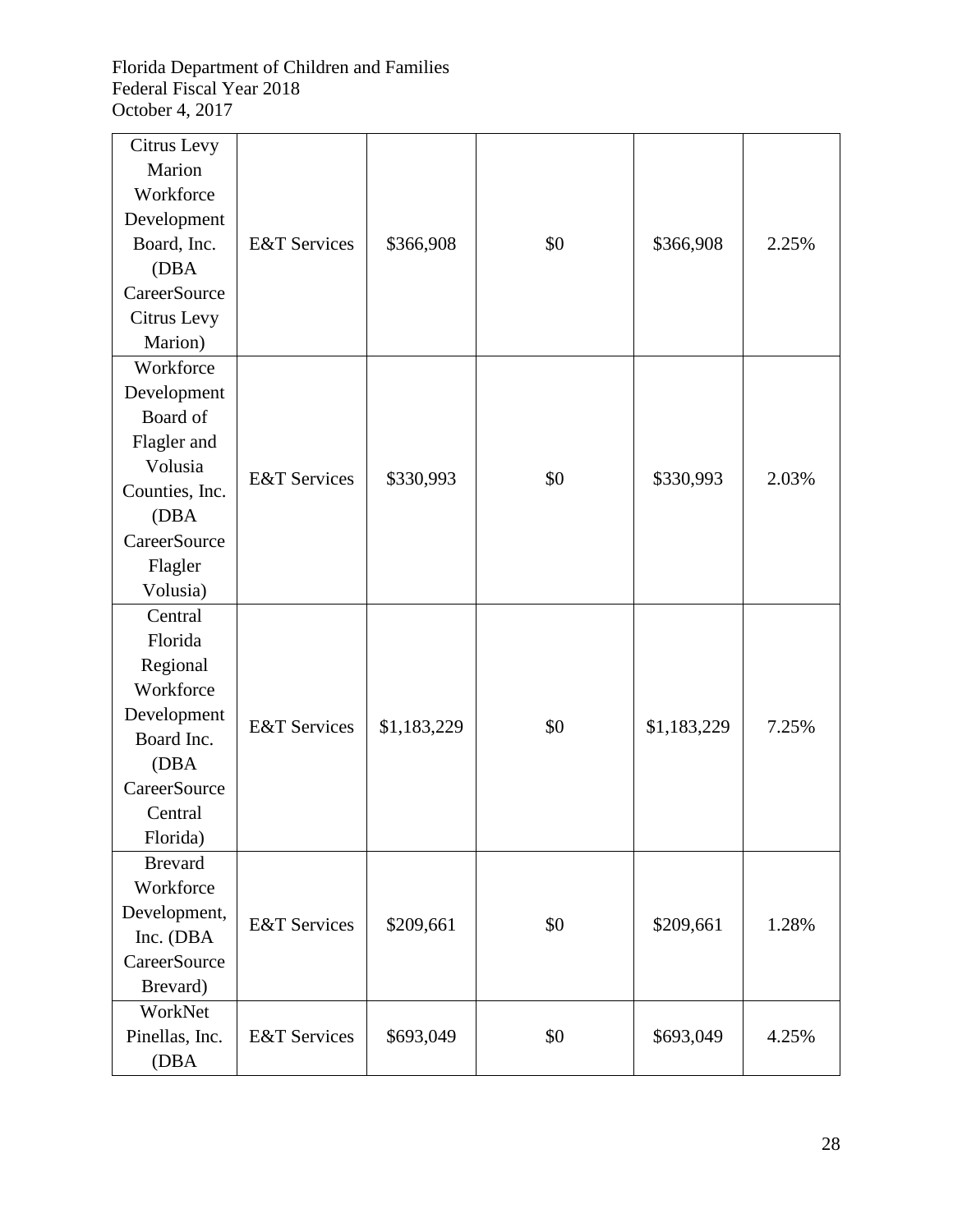| <b>CareerSource</b> |                         |           |     |           |       |
|---------------------|-------------------------|-----------|-----|-----------|-------|
| Pinellas)           |                         |           |     |           |       |
| Tampa Bay           |                         |           |     |           |       |
| Workforce           |                         |           |     |           |       |
| Alliance, Inc.      |                         |           | \$0 |           |       |
| (DBA                | <b>E&amp;T</b> Services | \$996,864 |     | \$996,864 | 6.11% |
| <b>CareerSource</b> |                         |           |     |           |       |
| Tampa Bay)          |                         |           |     |           |       |
| Pasco-              |                         |           |     |           |       |
| Hernando            |                         |           |     |           |       |
| Workforce           |                         |           |     |           |       |
| Board, Inc.         |                         |           |     |           |       |
| (DBA                | <b>E&amp;T</b> Services | \$340,701 | \$0 | \$340,701 | 2.09% |
| <b>CareerSource</b> |                         |           |     |           |       |
| Pasco               |                         |           |     |           |       |
| Hernando)           |                         |           |     |           |       |
| Polk County         |                         |           |     |           |       |
| Workforce           |                         |           |     |           |       |
| Development         |                         |           |     |           |       |
| Board, Inc.         | <b>E&amp;T</b> Services | \$326,140 | \$0 | \$326,140 | 2.00% |
| (DBA                |                         |           |     |           |       |
| <b>CareerSource</b> |                         |           |     |           |       |
| Polk)               |                         |           |     |           |       |
| Suncoast            |                         |           |     |           |       |
| Workforce           |                         |           |     |           |       |
| Board, Inc.         | <b>E&amp;T</b> Services | \$148,511 | \$0 | \$148,511 | 0.91% |
| (DBA                |                         |           |     |           |       |
| <b>CareerSource</b> |                         |           |     |           |       |
| Suncoast)           |                         |           |     |           |       |
| Heartland           |                         |           |     |           |       |
| Workforce           |                         |           |     |           |       |
| Investment          |                         |           |     |           |       |
| Board, Inc.         | <b>E&amp;T</b> Services | \$99,978  | \$0 | \$99,978  | 0.61% |
| (DBA                |                         |           |     |           |       |
| CareerSource        |                         |           |     |           |       |
| Heartland)          |                         |           |     |           |       |
| Workforce           |                         |           |     |           |       |
| Development         | <b>E&amp;T</b> Services | \$164,041 | \$0 | \$164,041 | 1.01% |
| Board of the        |                         |           |     |           |       |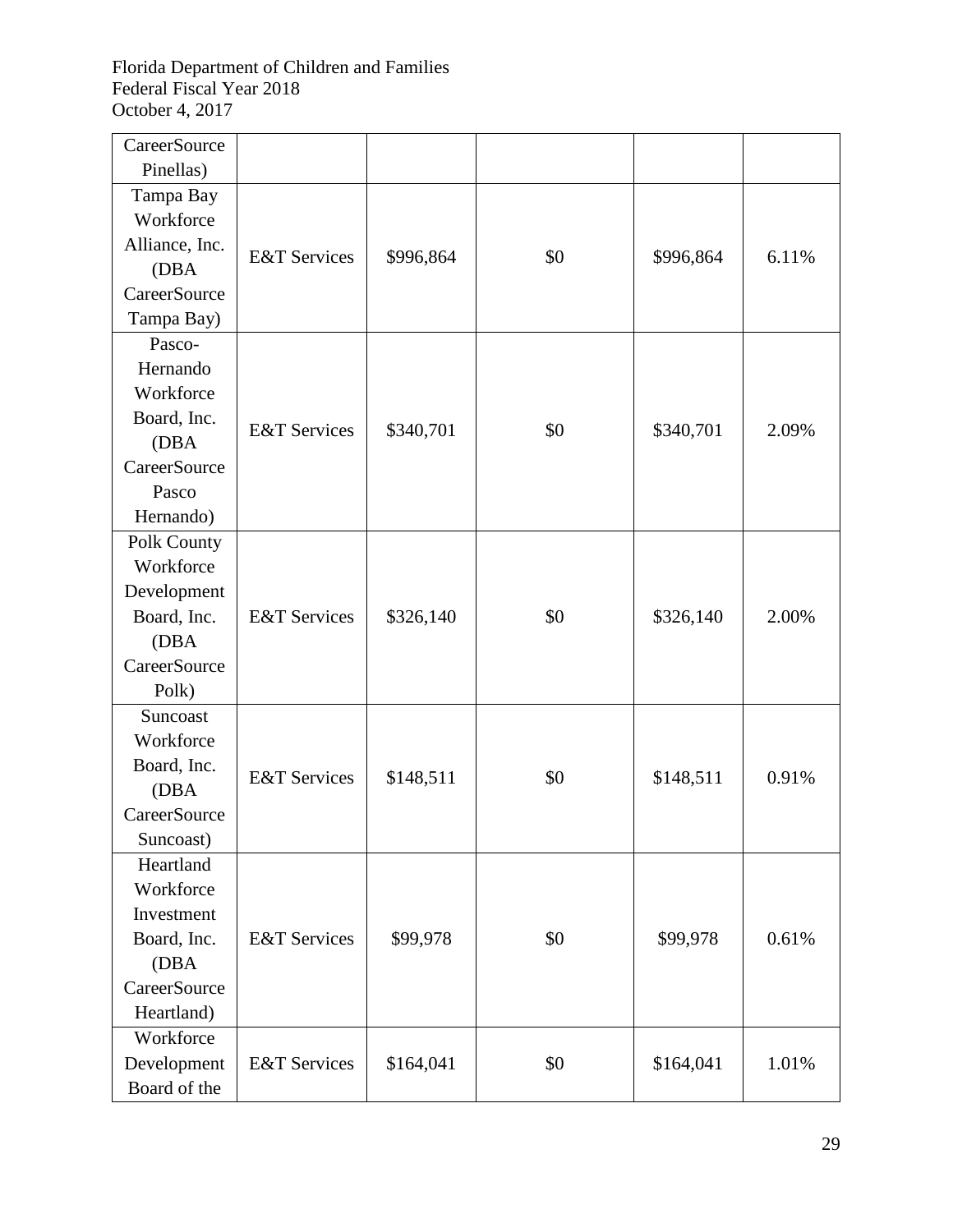| Treasure            |                         |             |             |             |        |
|---------------------|-------------------------|-------------|-------------|-------------|--------|
| Coast, Inc.         |                         |             |             |             |        |
| (DBA                |                         |             |             |             |        |
| CareerSource        |                         |             |             |             |        |
| Research            |                         |             |             |             |        |
| Coast)              |                         |             |             |             |        |
| <b>CareerSource</b> |                         |             |             |             |        |
| Palm Beach          | <b>E&amp;T</b> Services | \$368,849   | \$0         | \$368,849   | 2.26%  |
| County, Inc.        |                         |             |             |             |        |
| <b>CareerSource</b> | <b>E&amp;T</b> Services |             | \$0         |             |        |
| <b>Broward</b>      |                         | \$673,635   |             | \$673,635   | 4.13%  |
| South Florida       |                         |             |             |             |        |
| Workforce           |                         |             |             |             |        |
| Investment          |                         |             |             |             |        |
| Board (DBA          | <b>E&amp;T</b> Services | \$1,619,053 | \$0         | \$1,619,053 | 9.92%  |
| <b>CareerSource</b> |                         |             |             |             |        |
| South               |                         |             |             |             |        |
| Florida)            |                         |             |             |             |        |
| Southwest           |                         |             |             |             |        |
| Florida             |                         |             |             |             |        |
| Workforce           |                         |             |             |             |        |
| Development         |                         |             |             |             |        |
| Board, Inc.         | <b>E&amp;T</b> Services | \$335,847   | \$0         | \$335,847   | 2.06%  |
| (DBA                |                         |             |             |             |        |
| <b>CareerSource</b> |                         |             |             |             |        |
| Southwest           |                         |             |             |             |        |
| Florida)            |                         |             |             |             |        |
| CareerSouce         |                         |             |             |             | 0.49%  |
| Florida, Inc.       | <b>E&amp;T</b> Services | \$79,839    | \$0         | \$79,839    |        |
| <b>TOTAL</b>        |                         | \$9,896,150 | \$0         | \$9,896,150 | 60.65% |
| *State-Level        |                         |             |             |             |        |
| Participant         | <b>E&amp;T</b> Services | \$0         | \$4,200,000 | \$4,200,000 | 25.74% |
| Reimburseme         |                         |             |             |             |        |
| nts                 |                         |             |             |             |        |

For each partner/contractor that receives more than 10% of the E&T operating budget, complete and attach a Contractor Detail Addendum.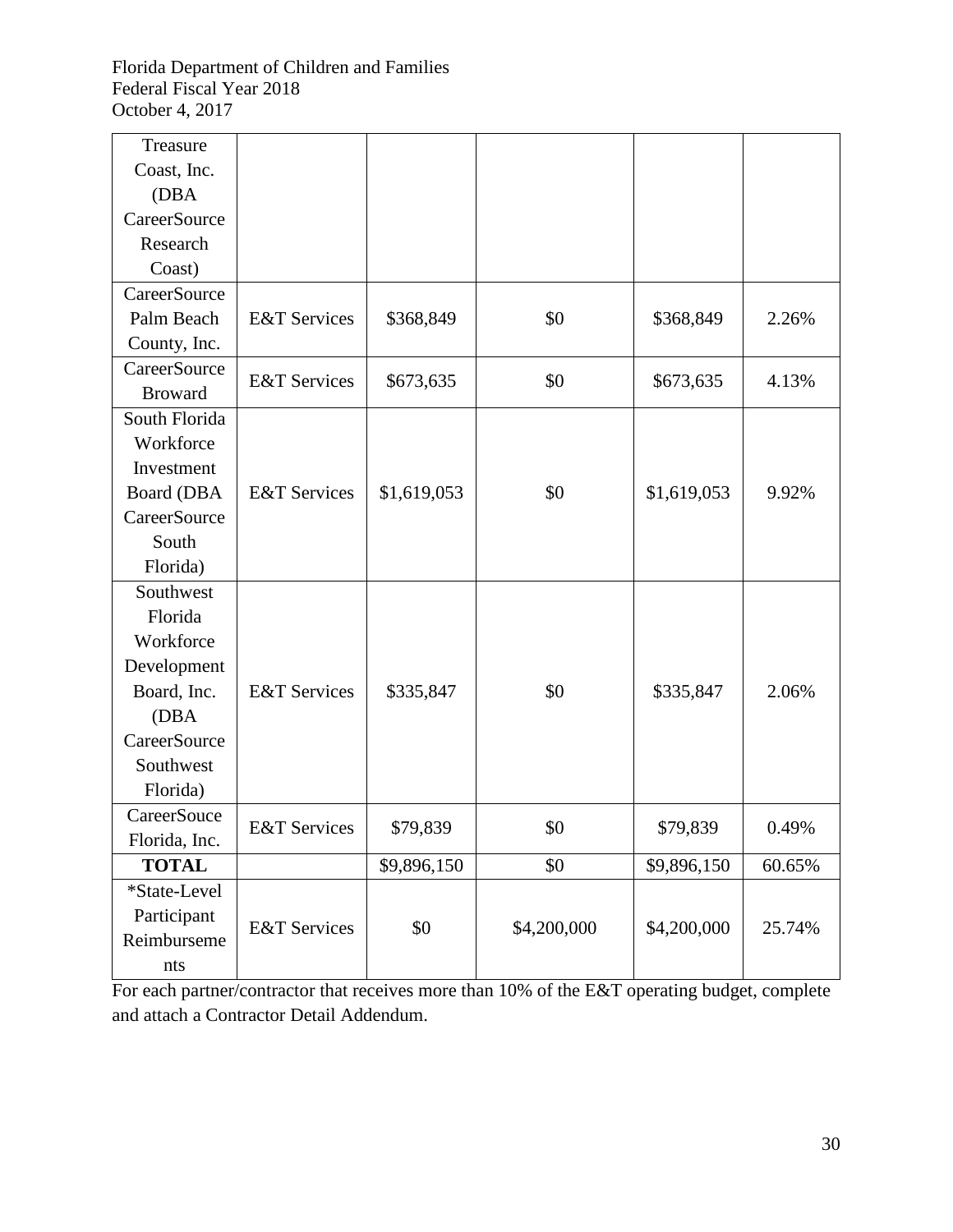\*State-Level Participant Reimbursements: Participants reimbursements are paid at the state office organizational code level and issued through EBT cards to participants.

| <b>Partner/Contract</b><br><b>Name</b>                                                     | South Florida Workforce Investment Board<br><b>DBA CareerSource South Florida</b>                                                                                                                                                                                                                                                                                                                                                                                                                                                                                                                                                                                                                                                                                                                                                                                                      |                                             |     |                                                                                                                                                                                                                                                                             |  |  |
|--------------------------------------------------------------------------------------------|----------------------------------------------------------------------------------------------------------------------------------------------------------------------------------------------------------------------------------------------------------------------------------------------------------------------------------------------------------------------------------------------------------------------------------------------------------------------------------------------------------------------------------------------------------------------------------------------------------------------------------------------------------------------------------------------------------------------------------------------------------------------------------------------------------------------------------------------------------------------------------------|---------------------------------------------|-----|-----------------------------------------------------------------------------------------------------------------------------------------------------------------------------------------------------------------------------------------------------------------------------|--|--|
| <b>Monitoring and</b><br>communication with<br>contractor (s)<br><b>Role of Contractor</b> | DEO holds a grantee/sub-grantee agreement with CareerSource<br>South Florida which outlines the LWDBs requirements to operate the<br>SNAP E&T program in accordance with the federal and state laws<br>and policy. DEO conducts annual quality assurance reviews of the<br>SNAP E&T program to ensure compliance with the laws set forth by<br>federal regulations and state statute, as well as state guidance. DEO<br>conducts random audits of the SNAP E&T data entered in the<br>management information system to ensure the integrity of the<br>information. Policy changes are communicated to the LWDB<br>through guidance papers, memorandum, teleconference, webinar,<br>and on-site training or technical assistance as needed or requested.<br>South Florida is responsible for<br>the<br>CareerSource<br>direct<br>administration of SNAP E&T program services to ABAWDs. |                                             |     |                                                                                                                                                                                                                                                                             |  |  |
|                                                                                            | services.                                                                                                                                                                                                                                                                                                                                                                                                                                                                                                                                                                                                                                                                                                                                                                                                                                                                              |                                             |     | CareerSource South Florida may contract with a provider for the<br>delivery of the SNAP E&T components and case management                                                                                                                                                  |  |  |
| <b>Timeline</b>                                                                            | <b>Start</b>                                                                                                                                                                                                                                                                                                                                                                                                                                                                                                                                                                                                                                                                                                                                                                                                                                                                           | October 2017                                | End | September 2018                                                                                                                                                                                                                                                              |  |  |
| <b>Description of</b><br><b>Activities/Services</b>                                        | CareerSource South Florida administers the SNAP E&T components<br>outlined in this state plan, Section E. These services and activities<br>include job search/job search training, education and vocational<br>training, work experience, and/or a combination of components.                                                                                                                                                                                                                                                                                                                                                                                                                                                                                                                                                                                                          |                                             |     |                                                                                                                                                                                                                                                                             |  |  |
| <b>Funding</b>                                                                             | \$1,619,053                                                                                                                                                                                                                                                                                                                                                                                                                                                                                                                                                                                                                                                                                                                                                                                                                                                                            |                                             |     |                                                                                                                                                                                                                                                                             |  |  |
| <b>Evaluation</b>                                                                          |                                                                                                                                                                                                                                                                                                                                                                                                                                                                                                                                                                                                                                                                                                                                                                                                                                                                                        | to ensure the integrity of the information. |     | DEO conducts annual quality assurance reviews of the SNAP E&T<br>program to ensure compliance with the laws set forth by federal<br>regulations and state statute, as well as state guidance. DEO conducts<br>random audits of the SNAP E&T data entered in the OSST system |  |  |

<span id="page-31-0"></span>**Section H: Contractor Detail Addendum**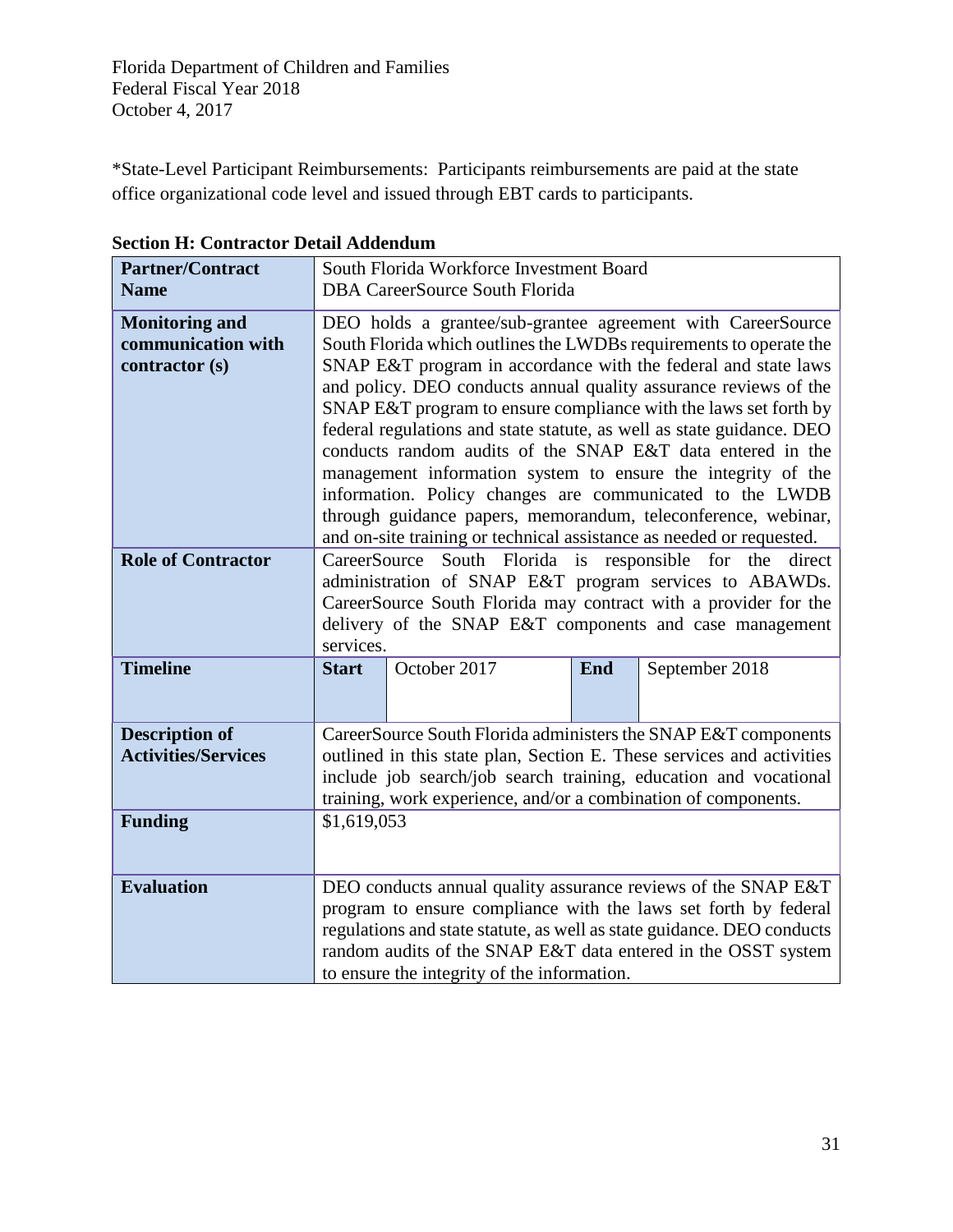<span id="page-32-0"></span>

|  | <b>Section I: Operating Budget and Budget Narrative</b> |  |  |
|--|---------------------------------------------------------|--|--|

|                                                        | <b>State cost</b> | <b>Federal cost</b> | <b>Total</b> |
|--------------------------------------------------------|-------------------|---------------------|--------------|
| <b>I.</b> Direct Costs:                                |                   |                     |              |
| a) Salary/Wages                                        |                   | 1,004,892           | 1,004,892    |
| b) Fringe Benefits* Approved Fringe Benefit Rate Used  |                   |                     |              |
| 36%                                                    |                   | 361,761             | 361,761      |
| c) Contractual Costs (Admin Only)                      |                   | 118,824             | 118,824      |
| d) Contractual Costs (Subrecipients)                   | 1,000,000         | 8,896,150           | 9,896,150    |
| e) Non-capital Equipment and Supplies                  |                   | 10,538              | 10,538       |
| f) Materials                                           |                   | $\theta$            | $\theta$     |
| g) Travel                                              |                   | 21,000              | 21,000       |
| h) Building/Space                                      |                   | 18,000              | 18,000       |
| i) Equipment & Other Capital Expenditures              |                   | $\overline{0}$      | $\theta$     |
| j) Agency Shared Costs**                               |                   | 558,413             | 558,413      |
| <b>Total Direct Costs</b>                              | 1,000,000         | 10,989,578          | 11,989,578   |
| I. Direct Costs - FL Department of Children and        |                   |                     |              |
| <b>Families:</b>                                       |                   |                     |              |
| a) Salary/Wages/Benefits                               |                   | 67,062              | 67,062       |
| <b>II. Indirect Costs - FL Department of Economic</b>  |                   |                     |              |
| <b>Opportunity:</b>                                    |                   |                     |              |
| Indirect Costs*Approved Indirect Cost Rate Used:       |                   | 61,067              | 61,067       |
| 0.5997%                                                |                   |                     |              |
| <b>III. In-kind Contribution</b>                       |                   |                     |              |
| State in-kind contribution                             |                   |                     |              |
| Total Administrative Cost (Total of items I, II, and   |                   |                     |              |
| III                                                    |                   |                     |              |
| 100 Percent Federal E&T Grant                          |                   | 10,117,707          | 10,117,707   |
| 50 percent Additional Administrative Expenditure       | 1,000,000         | 1,000,000           | 2,000,000    |
| IV. Participant Reimbursement (State plus Federal):    |                   |                     |              |
| a) Dependent Care (including contractual costs)        |                   |                     |              |
| b) Transportation & Other Costs (including contractual | 2,100,000         | 2,100,000           | 4,200,000    |
| costs)                                                 |                   |                     |              |
| c) State Agency Cost for Dependent Care Services       |                   |                     |              |
| Total 50 percent Participant Reimbursement Expenses    | 3,100,000         | 3,100,000           | 6,200,000    |
| <b>V. Total Costs</b>                                  | 3,100,000         | 13,217,707          | 16,317,707   |

**\* Attach an approval letter from the cognizant agency identifying the indirect cost rate being used.**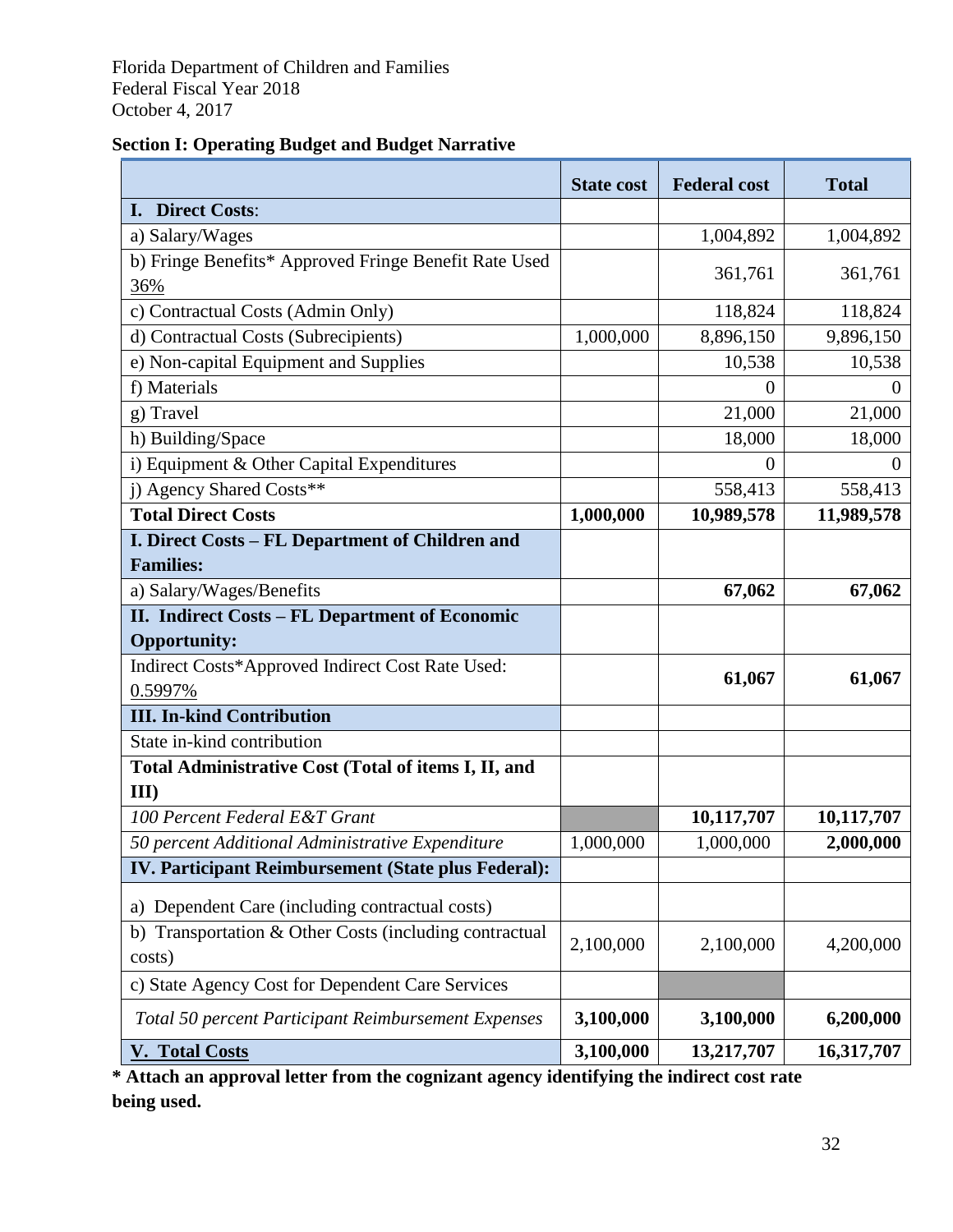\*\* These shared costs are directly allocated based on the Department's allocation plan. For example, IT services are not included in the agency's indirect costs.

| <b>Item</b>                                                                         | <b>Narrative</b>                                                                                                                                                                                                                                                                                                                                                                                                                                                           |
|-------------------------------------------------------------------------------------|----------------------------------------------------------------------------------------------------------------------------------------------------------------------------------------------------------------------------------------------------------------------------------------------------------------------------------------------------------------------------------------------------------------------------------------------------------------------------|
| <b>I. Direct Costs: DEO</b>                                                         |                                                                                                                                                                                                                                                                                                                                                                                                                                                                            |
| a) Salary/Wages<br>\$1,004,892                                                      | State agency administration staffing to support 1.30 FTE; 4<br>positions at 100%, 3 positions at .50%, 8 positions at .25.<br>The State agency utilizes a cost allocation plan for contributions<br>from various departments throughout the agency such as<br>Information Systems and Support Services (IT), Finance and<br>Administration, and Executive Leadership. The cost allocation<br>plan for these various departments includes around 100<br>positions combined. |
| b) Fringe Benefits*<br><b>Approved Fringe Benefit</b><br>Rate Used 36%<br>\$361,761 | State agency contributions for FICA tax, state employee<br>investment accounts, state employee retirement, state health<br>insurance, state life insurance and state disability insurance.                                                                                                                                                                                                                                                                                 |
| c) Contractual Costs<br>(Admin Only)<br>\$118,824                                   | The State agency currently contracts with vendors for services<br>directly in support of SNAP activities.                                                                                                                                                                                                                                                                                                                                                                  |
| d) Contractual Costs<br>(Subrecipients)<br>\$9,896,150                              | The State agency currently contracts with CareerSource Florida<br>and its 24 Local Workforce Development Boards (LWDBs).<br>State funds will only be used once 100% funds have been<br>exhausted and will cover costs that directly support participant<br>engagement.                                                                                                                                                                                                     |
| e) Non-capital<br><b>Equipment and Supplies</b><br>\$10,538                         | Non-capital equipment and supplies utilized by the State of<br>Florida in support SNAP activities.                                                                                                                                                                                                                                                                                                                                                                         |
| f) Materials                                                                        |                                                                                                                                                                                                                                                                                                                                                                                                                                                                            |
| g) Travel<br>\$21,000<br>h) Building/Space                                          | Travel costs incurred to attend meetings, training, provide<br>technical assistance in-state and for monitoring visits.<br>State agency costs incurred for Building/Space for SNAP                                                                                                                                                                                                                                                                                         |
| \$18,000<br>i) Equipment & Other<br><b>Capital Expenditures</b>                     | activities.                                                                                                                                                                                                                                                                                                                                                                                                                                                                |
| j) Agency Shared Costs<br>\$558,413                                                 | State Agency shared costs incurred for various expenses<br>includes data processing, paper, HR assessment, utilities,<br>internet and phones.                                                                                                                                                                                                                                                                                                                              |

<span id="page-33-0"></span>**Section J: Budget Narrative and Justification**